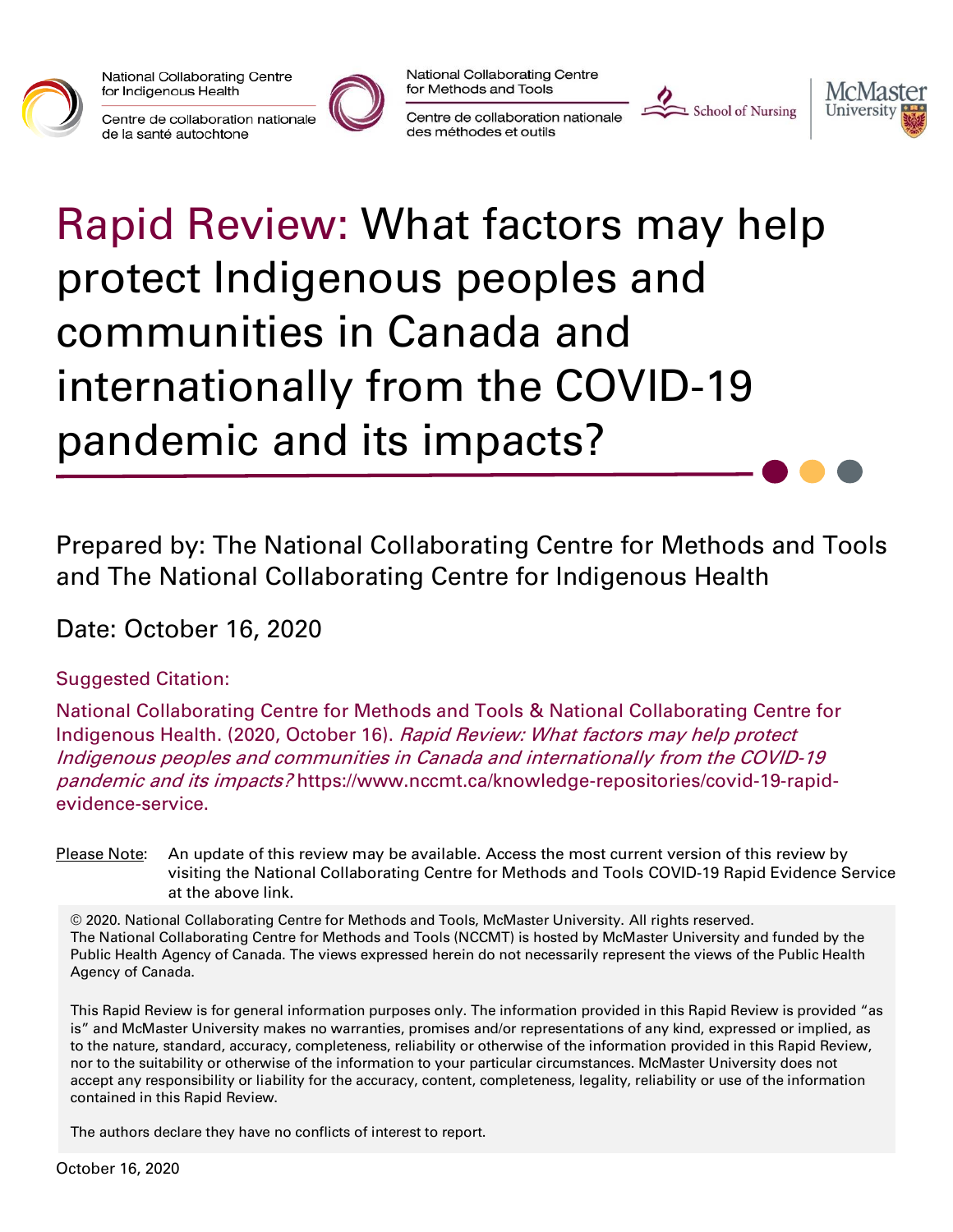## **Executive Summary**

#### **Background**

The COVID-19 pandemic has exacerbated pervasive socio-economic and health inequities, creating challenges for Indigenous peoples and communities in Canada<sup>1</sup> and around the world. Indigenous peoples and communities are responding to COVID-19 using practices, knowledges and assets that may provide some protection from the pandemic and its impacts.

This rapid review was produced to support public health decision makers' response to the coronavirus disease 2019 (COVID-19) pandemic. This review identifies, appraises, and summarizes emerging evidence to support evidence-informed decision making.

This rapid review includes evidence available up to October 8, 2020 to answer the question: **What factors may help protect Indigenous peoples and communities in Canada and internationally from the COVID-19 pandemic and its impacts?**

#### Key Points

- Indigenous peoples and communities have experience with pandemics and disease outbreaks and have learned effective ways of responding and protecting family and community members, despite socio-economic challenges and pervasive inequities resulting from historic and ongoing colonization.
- Indigenous peoples and communities in Canada and internationally draw on community strengths and protective factors to reduce the risk of COVID-19 outbreaks and impacts. Indigenous community resilience in the face of the COVID-19 pandemic is exemplified through many factors, most of which can be found across evidence from Canada and the USA, Australia, New Zealand and other international jurisdictions. Prominent protective factors (described in more detail under Overview of Evidence) include:
	- o Community strengths
	- o Indigenous knowledges and practices
	- o Caring for family and community members
	- o Community-centred communication
	- o Community-driven and controlled public health measures

#### Overview of Evidence and Knowledge Gaps

- Protective factors are multifaceted and likely work in combination. The identification of specific factors in this review is not meant to suggest that they operate independently from other community assets and actions.
- The specific relationships between certain protective factors and COVID-19 outcomes remain under-explored in the research literature. Most of the available evidence is of moderate quality, in the form of published expert opinion or grey literature sources. Sources that describe and analyze the effectiveness of the protective factors to influence COVID-19-related outcomes would add to the knowledge base in this field.

October 16, 2020 2 <sup>1</sup> In Canada the term 'Indigenous' is a collective term used to refer to the original inhabitants of Canada and their descendants, including First Nations, Inuit and Metis peoples as defined under Section 35 of the Canadian Constitution of 1982.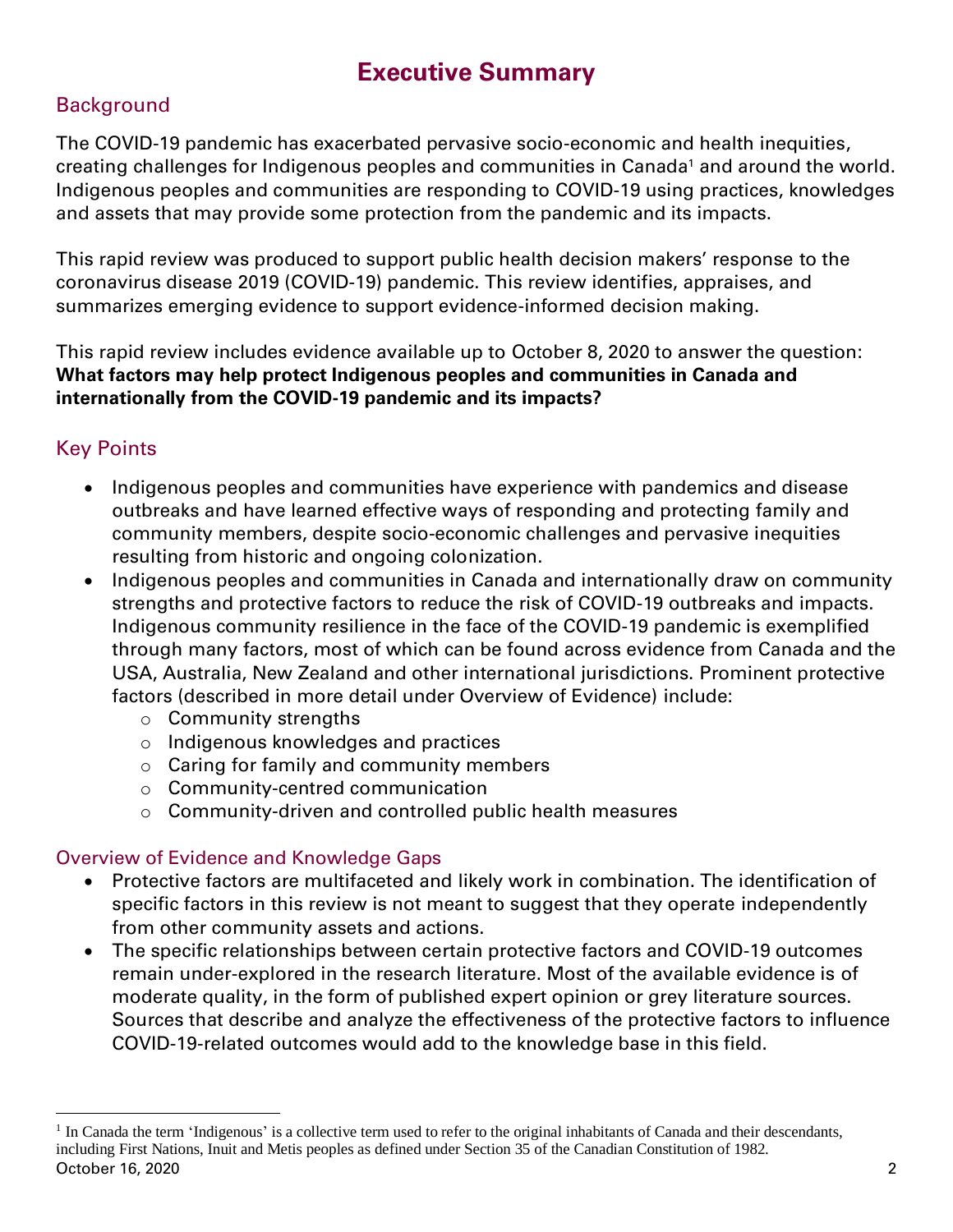- Specific protective factors include:
	- o Community strengths
		- Community leadership, in roles as advocates, trusted messengers and coordinators.
		- Self-determination and community autonomy, as a basis for community decision-making about appropriate ways to share messages and implement protective practices.
		- Elder and youth engagement in decision making and communication.
		- Working with chosen partners, including health services and governments, to ensure appropriate care, provide access to protective equipment and resources, and to address inequities.
		- Data sovereignty, to oversee the collection and uses of relevant, community owned and controlled data for decision-making during the pandemic.
		- **EXEDENCIES IN A** Indigenous workforce development and deployment.
		- Humour as a way of managing distress and delivering communication about the pandemic.
	- o Indigenous knowledges and practices
		- Indigenous knowledges and practices (e.g., ceremonies and protocols) are protective. Distanced and virtual approaches are being explored in creative ways.
		- **Traditional medicines continue to be used to maintain health.**
		- Food sharing, gardening, hunting, harvesting and protection of food sources is critical for Indigenous communities.
		- **EXTE A** Traditional arts and dance are used for healing and community expression.
	- o Caring for family and community members
		- Caring for family and community members, including special attention for Elders, children, those with underlying health concerns and those isolating or quarantining, using kinship practices and traditional ways of caring, delivered through distanced and sometimes virtual means.
	- o Community-centred communication
		- Consistent, culturally relevant public health messaging developed in and with communities and delivered in community languages by trusted leaders and health professionals.
	- o Community-driven and controlled public health measures
		- Isolation is a traditional practice for some Indigenous communities that has increased relevance in response to the pandemic.
		- Rules on community entry, checkpoints, roadblocks, travel restrictions and curfews have been employed through community coordination to maintain boundaries against transmission of COVID-19.
		- Contact tracing has been facilitated, when required, through community connections.
		- Places and spaces provide the space for individuals to self-isolate by living on the land and/or a place for trailers or housing within a community for people who are isolating.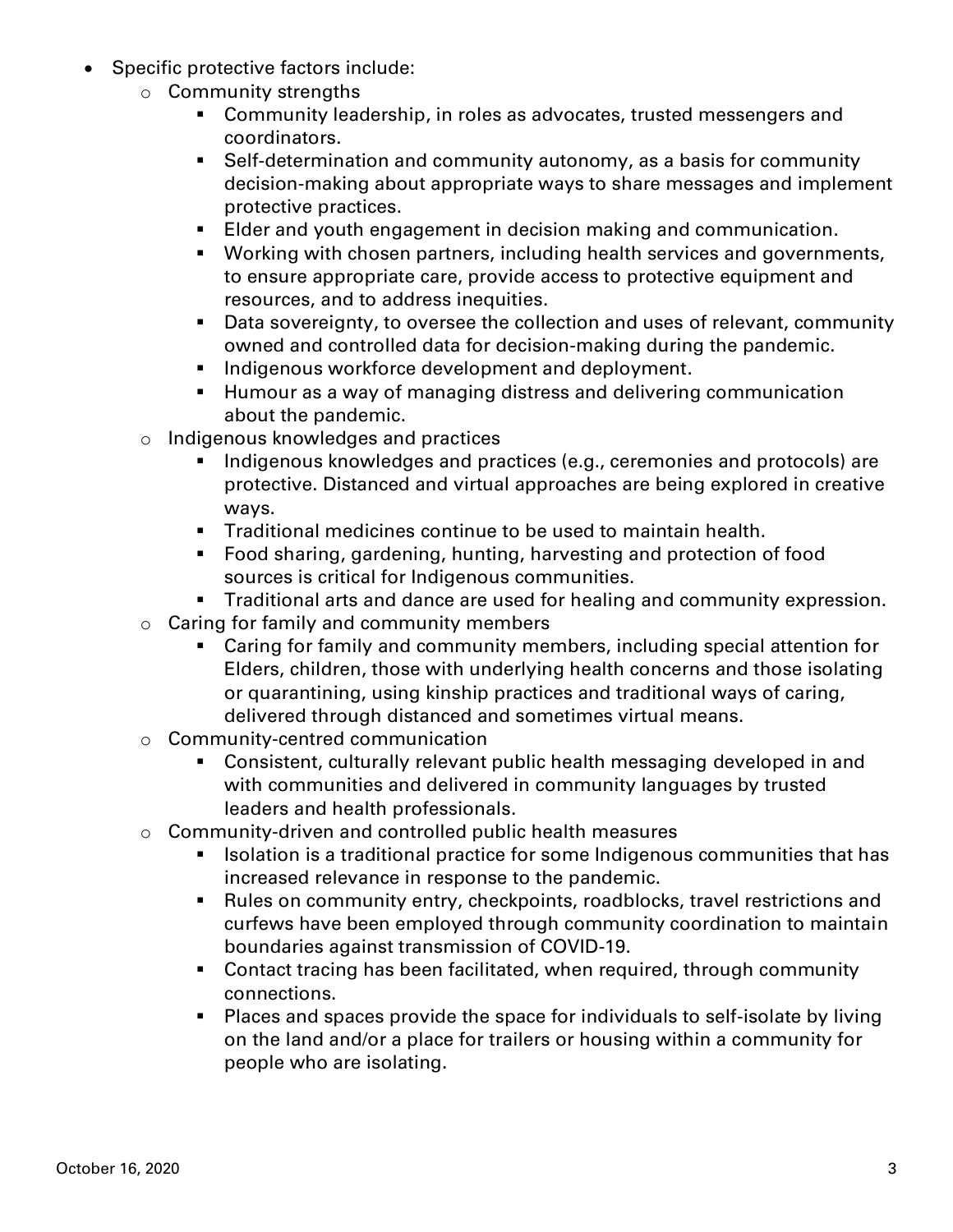## **Methods**

#### Research Question

What factors may help protect Indigenous peoples and communities in Canada and internationally from the COVID-19 pandemic and its impacts?

#### **Search**

On October 8, 2020, the following databases were searched using key terms "Indigenous", "Inuit", "Métis", "First Nations", "Native", "Aboriginal", "American Indian", "Alaskan Native" and "Maori":

- Pubmed's curated COVID-19 literature hub: [LitCovid](https://www.ncbi.nlm.nih.gov/research/coronavirus/)
- [Trip Medical Database](https://www.tripdatabase.com/)
- World Health Organization's [Global literature on coronavirus disease](https://search.bvsalud.org/global-literature-on-novel-coronavirus-2019-ncov/)
- [COVID-19 Evidence Alerts](https://plus.mcmaster.ca/COVID-19/Home) from McMaster PLUS™
- [Public Health +](https://www.nccmt.ca/knowledge-repositories/public-health-plus)
- [COVID-19 Living Overview of the Evidence \(L·OVE\)](https://app.iloveevidence.com/loves/5e6fdb9669c00e4ac072701d)
- [McMaster Health Forum](https://app.iloveevidence.com/loves/5e6fdb9669c00e4ac072701d)
- Cochrane Rapid Reviews **Question Bank**
- [Prospero Registry of Systematic Reviews](https://www.crd.york.ac.uk/prospero/display_record.php?RecordID=193751)
- NCCMT [COVID-19 Rapid Evidence Reviews](https://www.nccmt.ca/knowledge-repositories/covid-19-evidence-reviews)
- [MedRxiv preprint server](https://www.medrxiv.org/)
- NCCIH [Updates on COVID-19](https://www.nccih.ca/485/NCCIH_in_the_News.nccih?id=450)
- NCCDH [Equity-informed Responses to COVID-19](http://nccdh.ca/our-work/covid-19)
- NCCEH [Environmental Health Resources for the COVID-19 Pandemic](https://ncceh.ca/environmental-health-in-canada/health-agency-projects/environmental-health-resources-covid-19)
- NCCHPP [Public Health Ethics and COVID-19](https://www.nccih.ca/485/NCCIH_in_the_News.nccih?id=450)
- NCCID [Public Health Quick Links](https://nccid.ca/coronavirus-quick-links/)
- NCCID [Disease Debrief](https://nccid.ca/2019-novel-coronavirus-outbreak/)
- [Institute national d'excellence en santé et en services sociaux \(INESSS\)](https://www.inesss.qc.ca/covid-19/services-sociaux.html)
- [COVID-19 and Mental Health \(CMH\) Initiative](https://covid19mentalhealthresearch.ca/)
- [Public Health Ontario](https://www.publichealthontario.ca/)

A copy of the full search strategy is available at this [link.](https://www.nccmt.ca/uploads/media/media/0001/02/d4076ea2dcac12a177d1f89175051633104b1832.pdf)

In addition to the databases searched above, a list of evidence sources curated by the National Collaborating Centre for Indigenous Health (NCCIH) was screened for inclusion. This curated resource list was generated through the NCCIH's search of webpages for relevant organizations and search for grey literature using the terms "COVID-19", "Indigenous" and "resilience".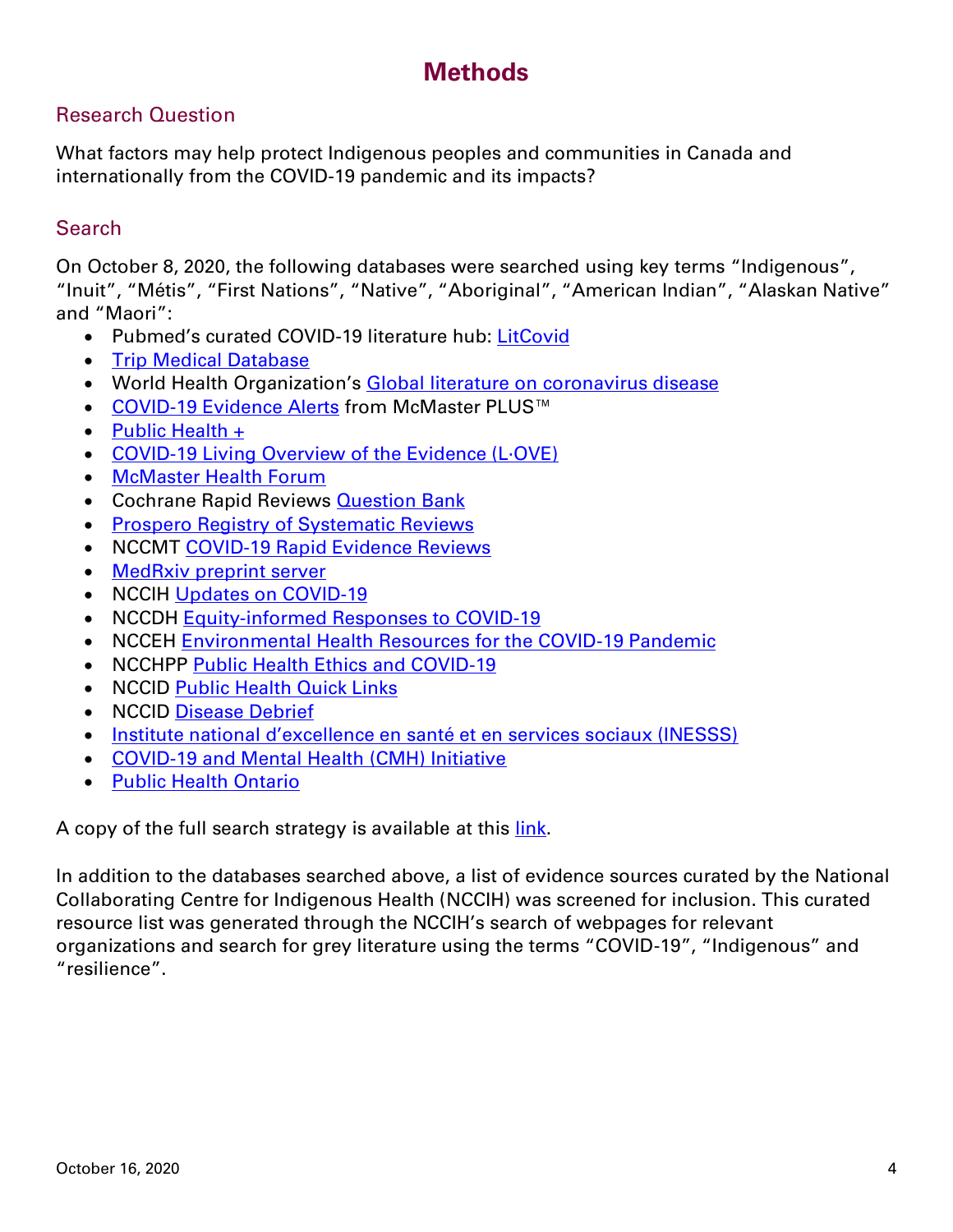#### Study Selection Criteria

The search results were first screened for recent guidelines and syntheses. Single studies and expert opinion sources were included if no syntheses were available. English-language, peerreviewed sources and sources published ahead-of-print before peer review were included. Expert opinion sources were included as relevant to the question. Surveillance sources were excluded. Audio sources, such as podcasts and webinar recordings, were excluded.

|                    | <b>Inclusion Criteria</b>       | <b>Exclusion Criteria</b>             |
|--------------------|---------------------------------|---------------------------------------|
| Population         | Indigenous populations from any |                                       |
|                    | country                         |                                       |
| Intervention       | Protective factors, strengths,  | Sources limited in focus to deficits, |
|                    | resiliency                      | risks, concerns                       |
| <b>Comparisons</b> |                                 |                                       |
| <b>Outcomes</b>    | COVID-19 outbreaks and disease  |                                       |
|                    | outcomes                        |                                       |

#### Data Extraction and Synthesis

Data relevant to the research question, such as study design, setting, location, population characteristics, interventions or exposure and outcomes were extracted when reported. We synthesized the results narratively due to the variation in methodology and outcomes for the included studies.

#### Appraisal of Evidence Quality

We evaluated the quality of included published and submitted research evidence using critical appraisal tools as indicated by the study design below. Sources of any design that drew on expert opinion for their presentation of protective factors were appraised using the JBI Text and Opinion tool, with modifications described below.

| <b>Study Design</b>   | <b>Critical Appraisal Tool</b>                                   |
|-----------------------|------------------------------------------------------------------|
| <b>Expert Opinion</b> | Joanna Briggs Institute (JBI) Checklist for Text and Opinion     |
| Qualitative           | Joanna Briggs Institute (JBI) Checklist for Qualitative Research |

Quality assessment was completed by one reviewer and verified by a second reviewer. Conflicts were resolved through discussion.

NCCIH identified most of the grey literature sources from their COVID-19-related database, with credibility of these sources identified at time of entry into the database. As such, grey literature sources were not critically appraised for this rapid review.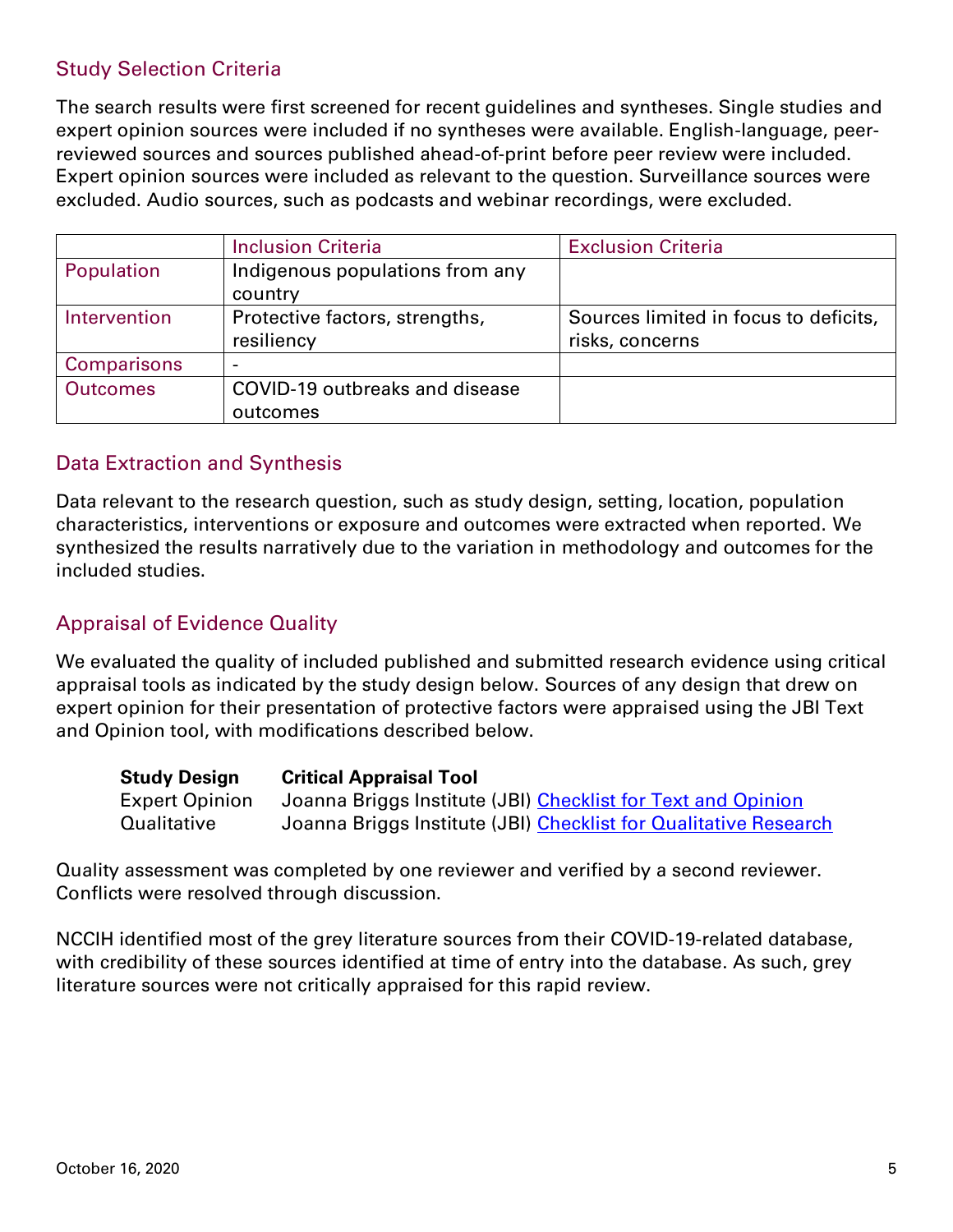We adapted the JBI Text and Opinion tool for this review to reflect that the 'field of expertise' is knowledge of Indigenous peoples/community and the 'affiliations of interest' include affiliation with Indigenous peoples and community. Although this tool has been adapted to better reflect elements of knowledge relevant to Indigenous peoples, it is important to note that the tool is situated in a Eurocentric paradigm that does not necessarily reflect Indigenous knowledges and community experiences. Specific modifications to certain questions within the tool are noted below.

5. Is there reference to the extant literature and/or to Indigenous knowledges and/or other community-based evidence or knowledge?

If there is reference to the extant literature/knowledges, is it inclusive of or representative of community experiences, or is it a non-critical description of content specifically supportive of the line of argument being put forward? These considerations will highlight the robustness of how cited literature/Indigenous knowledges were managed. If there is no reference to Indigenous knowledges and/or other communitybased evidence or knowledge, answer no.

6. Is any incongruence with the literature/sources logically defended?

Does the author(s)s' perspective(s) align with the Indigenous knowledges/communitybased evidence they provided? Is the author(s)' experience(s) and position clear? Is there any reference provided in the text to ascertain if the opinion expressed has wider community support? Consider also if the author demonstrated awareness of alternate or dominant opinions in the literature and how it relates to other or similar discourses. If the author differs from literature, Indigenous knowledges, or other cited evidence, but does not explain why, answer no.

Completed quality assessments for each included study are available on request.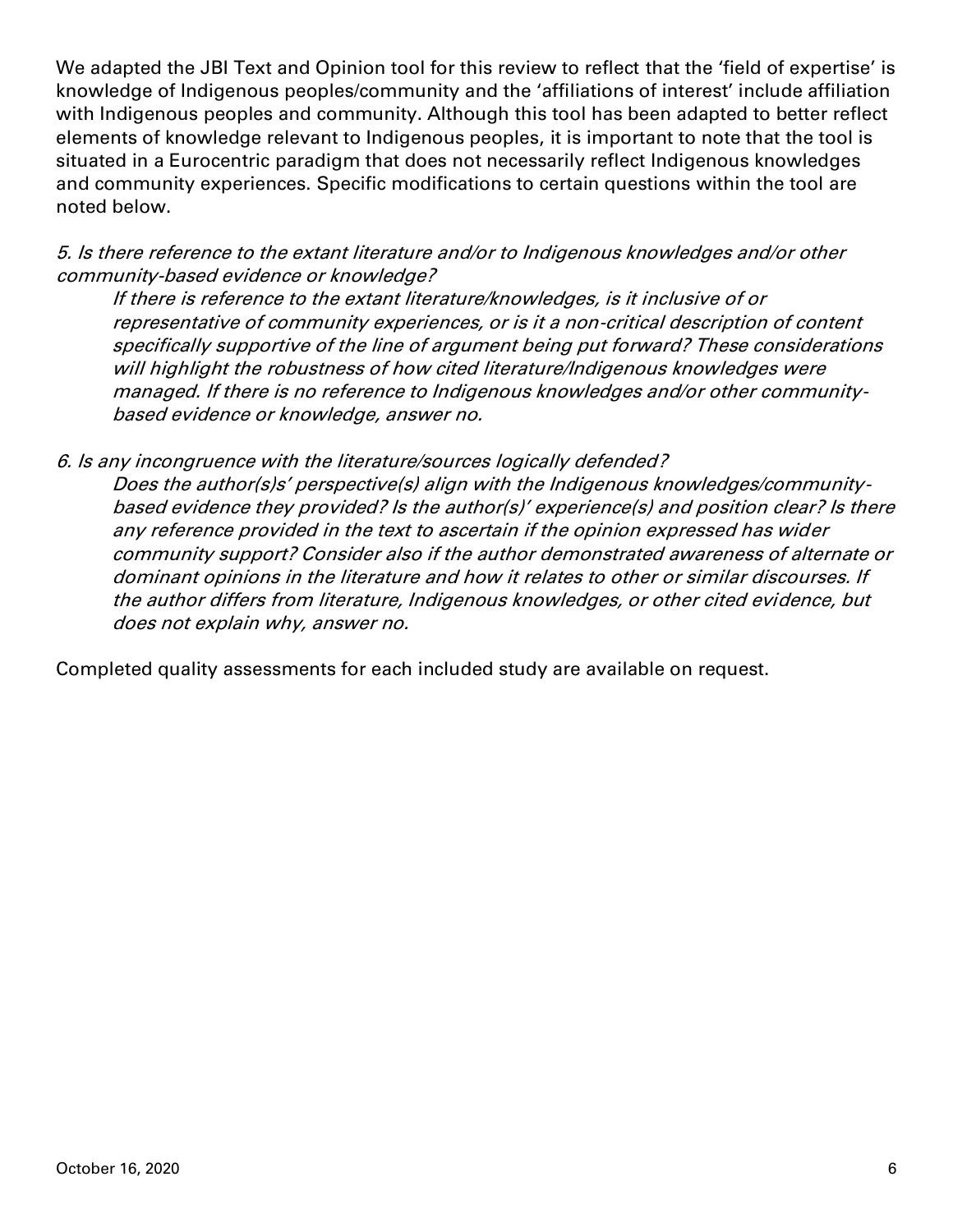## **Findings**

#### Summary of Evidence Quality

This document includes one single study, 18 expert opinion sources and 22 grey literature sources, for a total of 41 publications included in this review. The overall quality of evidence is summarized below.

|                               | Total | <b>Quality of Evidence</b> |
|-------------------------------|-------|----------------------------|
| Single studies                |       | Moderate                   |
| <b>Expert opinion sources</b> | 18    | 4 High                     |
|                               |       | 9 Moderate                 |
|                               |       | 5 Low                      |
| <b>Grey literature</b>        | つつ    | Not appraised              |

#### Warning

Given the need to make emerging COVID-19 evidence quickly available, many emerging studies have not been peer reviewed. As such, we advise caution when using and interpreting the evidence included in this rapid review. Where possible, make decisions using the highest quality evidence available.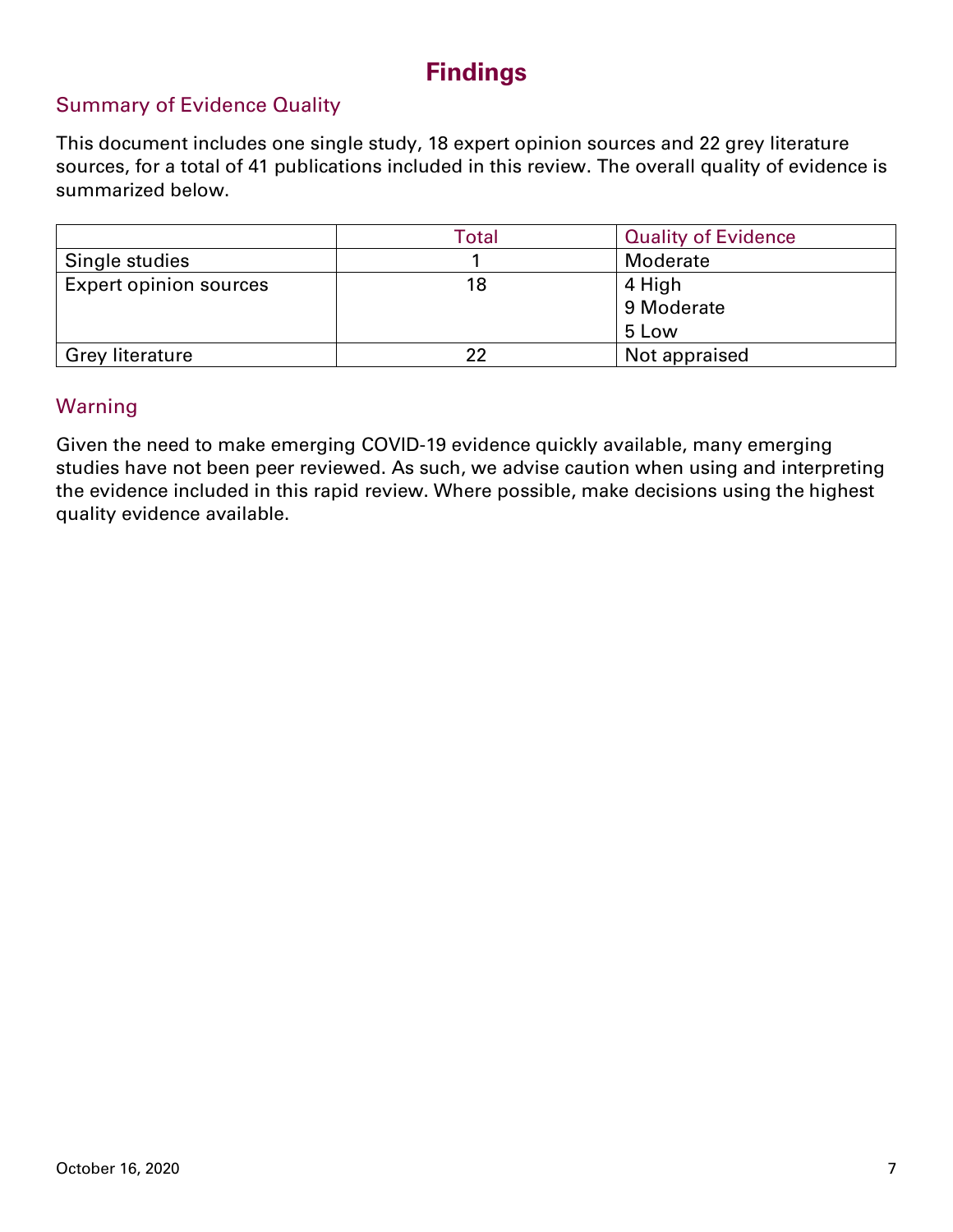# **Table 1: Single Studies**

| Reference                        | Date            | <b>Study</b>  | <b>Population</b> | Setting | <b>Summary of findings</b>                        | <b>Quality</b> |
|----------------------------------|-----------------|---------------|-------------------|---------|---------------------------------------------------|----------------|
|                                  | <b>Released</b> | <b>Design</b> |                   |         |                                                   | Rating:        |
| Iwuoha, V.C. & Aniche, E.T.      | Aug 5,          | Qualitative   | Low-income        | Nigeria | This article presents reasons for which lockdown  | Moderate       |
| (2020). Covid-19 lockdown        | 2020            | Descriptive   | workers and       |         | and physical distancing are not productive in     |                |
| and physical distancing          |                 |               | households        |         | preventing COVID-19 transmission in Nigeria and   |                |
| policies are elitist: towards an |                 |               | in suburban       |         | calls for an Indigenous Afro-centred approach.    |                |
| indigenous (Afro-centred)        |                 |               | slums             |         |                                                   |                |
| approach to containing the       |                 |               |                   |         | The authors also highlight traditional Indigenous |                |
| pandemic in sub-urban slums      |                 |               |                   |         | herbal mixtures for prevention and treatment of   |                |
| in Nigeria Local                 |                 |               |                   |         | COVID-19 and recommends that these remedies be    |                |
| Environment, 25(8), 631-640.     |                 |               |                   |         | validated and encouraged.                         |                |
|                                  |                 |               |                   |         |                                                   |                |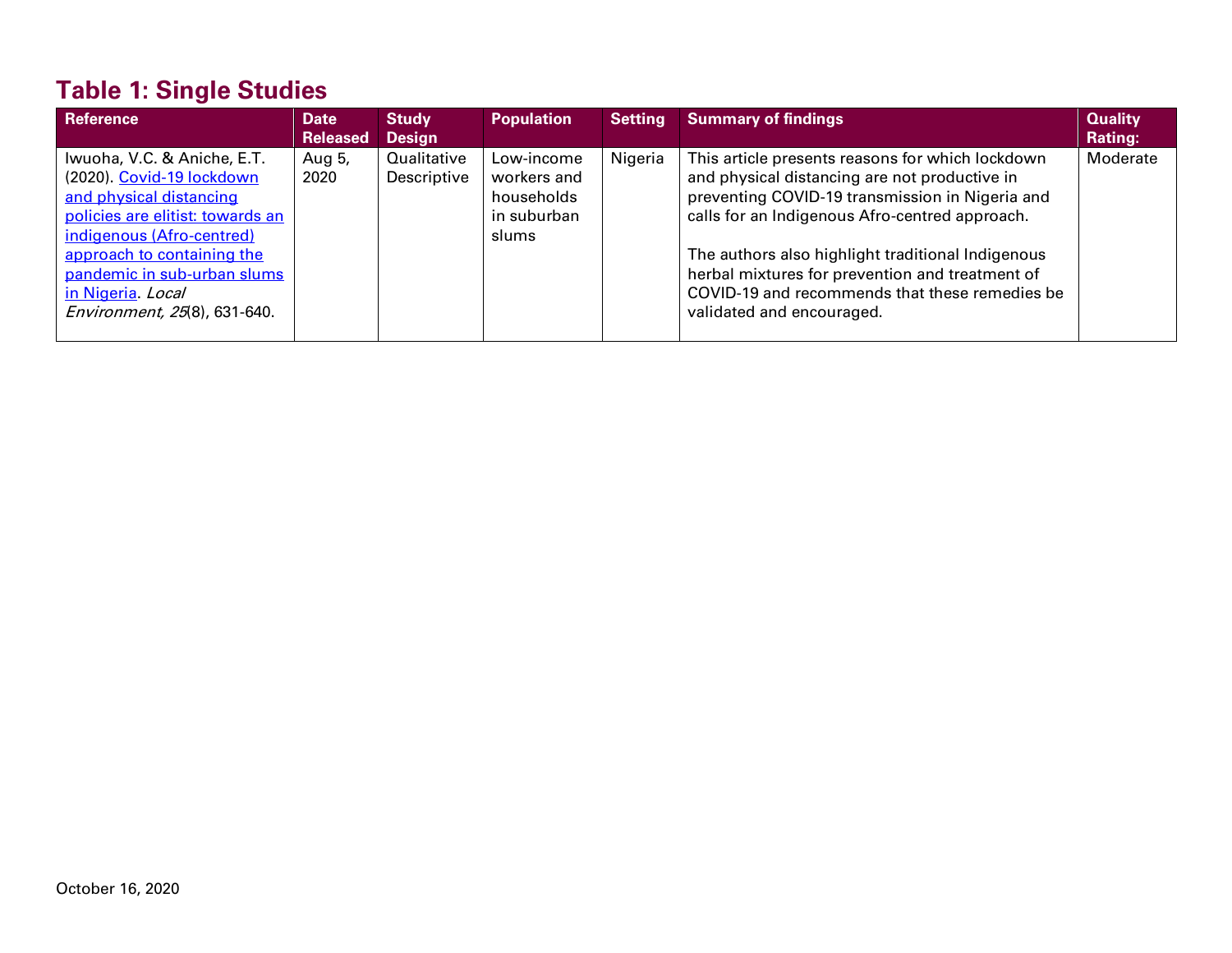# **Table 2: Expert Opinion**

| <b>Reference</b>                                                                                                                                                                                                                                                                                  | <b>Date</b><br><b>Released</b> | <b>Population</b>                                                    | <b>Setting</b>             | <b>Summary of findings</b>                                                                                                                                                                                                                                                                                                                                                                                                                                                                                                                                                                                                                                                                                                                                                                                                                                                                                                                                                                                                                                                                                                                                                                                                                                                                                                                                                                | <b>Quality</b><br><b>Rating:</b> |
|---------------------------------------------------------------------------------------------------------------------------------------------------------------------------------------------------------------------------------------------------------------------------------------------------|--------------------------------|----------------------------------------------------------------------|----------------------------|-------------------------------------------------------------------------------------------------------------------------------------------------------------------------------------------------------------------------------------------------------------------------------------------------------------------------------------------------------------------------------------------------------------------------------------------------------------------------------------------------------------------------------------------------------------------------------------------------------------------------------------------------------------------------------------------------------------------------------------------------------------------------------------------------------------------------------------------------------------------------------------------------------------------------------------------------------------------------------------------------------------------------------------------------------------------------------------------------------------------------------------------------------------------------------------------------------------------------------------------------------------------------------------------------------------------------------------------------------------------------------------------|----------------------------------|
| Moodie, N., Ward, J.,<br>Dudgeon, P., Adams, K.,<br>Altman, J., Casey, D.,  Yap,<br>M. (2020). Roadmap to<br>recovery: Reporting on a<br>research taskforce supporting<br>Indigenous responses to<br><b>COVID-19 in Australia</b><br>Australian Journal of Social<br>Issues. Epub ahead of print. | Sep 22,<br>2020                | Aboriginal<br>and Torres<br><b>Strait</b><br>Islander<br>communities | Australia                  | Four key recommendations were made specific to the needs of<br>Aboriginal and Torres Strait Islander peoples and their<br>communities. These recommendations included:<br>Self-determination and coordination as<br>key attributes of the success of the COVID-19 Indigenous<br>response. This includes use of local task groups that<br>developed local and culturally relevant response plans that<br>included protective activities such as prohibiting access<br>permits for non-essential travel, social distancing<br>messages, local, community developed preparedness<br>plans, travel restrictions, mental health supports and use of<br>isolation facilities where housing stock was limited.<br>Equitable needs-based funding to support<br>$\bullet$<br>local/community-based responses to the pandemic. This<br>includes collaboration between governments and the<br>Indigenous community health sector and recognition of the<br>need for sustainable funding to Indigenous organizations.<br>Of immediate importance is access to housing.<br>COVID-19 Indigenous data sovereignty principles to<br>$\bullet$<br>support data sharing and decision making<br>Workforce review and development (increasing and<br>$\bullet$<br>retaining Indigenous health practitioners, upscaling of<br>Indigenous public health and infectious disease expertise<br>and surge planning. | High                             |
| Akuhata-Huntington, Z.,<br>Foster, S., Gillon, A., Merito,<br>M., Oliver, L. Parata, N.,<br>Naepi, S. (2020). COVID-19<br>and Indigenous resilience.<br><b>Higher Education Research &amp;</b><br>Development. Epub ahead of<br>print.                                                            | Sep 22,<br>2020                | Māori                                                                | Aotearoa<br>New<br>Zealand | This report highlights the challenges of Indigenous students at<br>the personal, institutional and national level. It highlights<br>protective measures utilized to build resilience including:<br>Online/virtual meetings to share and provide support<br>$\bullet$<br>Seeking of support from colleagues, supervisors and peers<br>$\bullet$<br>Providing support to communities with clarity, and<br>empathy<br>Care packages to support community members with<br>correct supplies<br>Creation of check-points within communities<br>$\bullet$<br>Shift to the "digital sphere" to stay connected with<br>communities                                                                                                                                                                                                                                                                                                                                                                                                                                                                                                                                                                                                                                                                                                                                                                 | Moderate                         |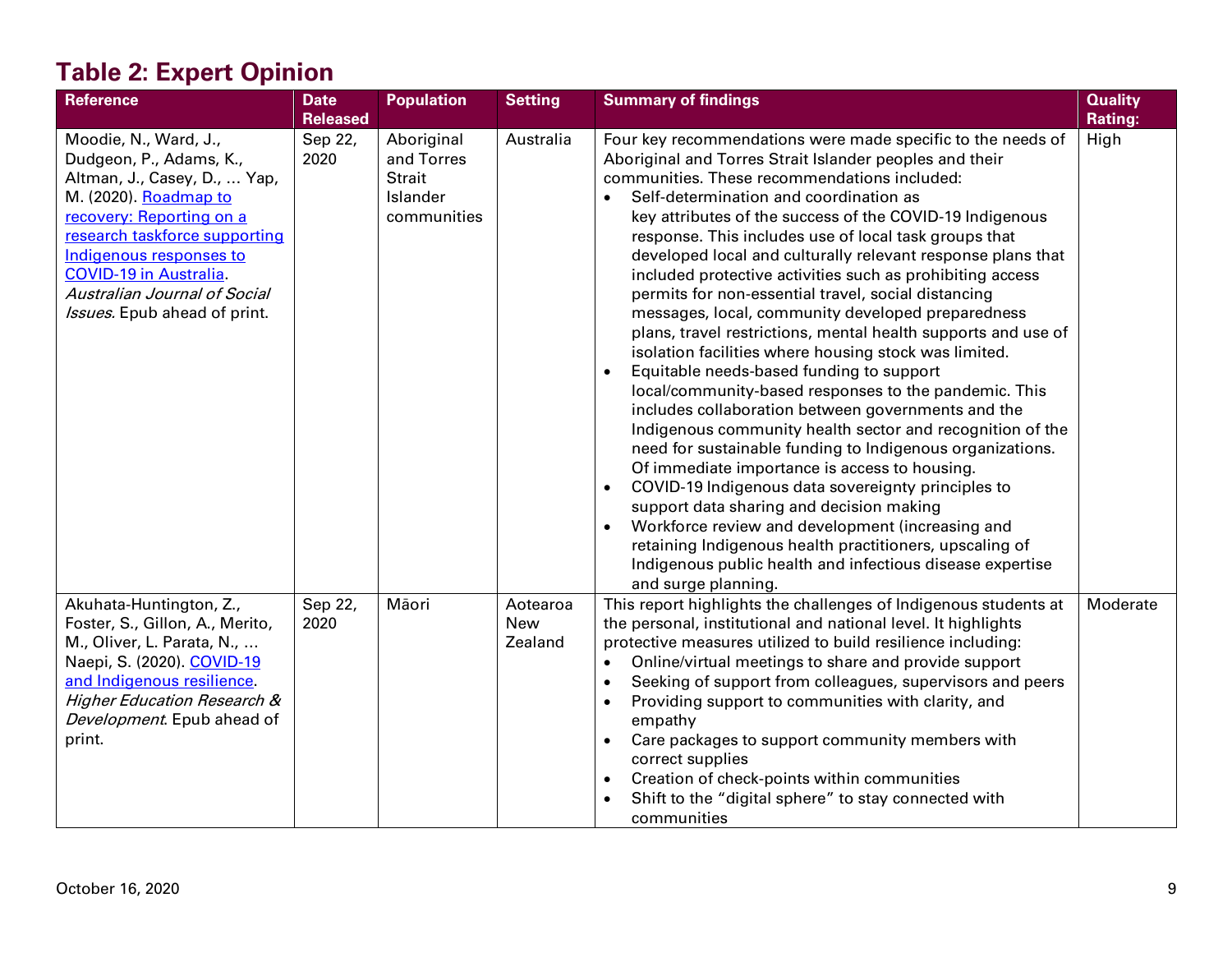| Richardson, L. & Crawford, A.<br>COVID-19 and the<br>decolonization of Indigenous<br>public health Canadian<br><b>Medical Association Journal,</b><br>192(38), E1098-1100.<br>Saini, A. (2020). The Bru<br>redemption: group work<br>during the covid-19 pandemic<br>in an internally displaced<br>people's relief camp in<br>Tripura, India. Social Work<br>with Groups. Epub ahead of<br>print. | Sep 21,<br>2020<br>Sep 18,<br>2020 | Indigenous<br>peoples<br>Bru people | Canada<br>Ashapara,<br>India | Indigenous self-determination, leadership and knowledge have<br>been successful in protecting Indigenous communities in<br>Canada during the COVID-19 pandemic. Examples of protective<br>measures implemented include:<br>Articulating and enforcing rules on who can enter their<br>communities<br>Strict measures on closures and checkpoints<br>$\bullet$<br>Indigenous-specific COVID data with clear data sovereignty<br>agreements related to access, control, ownership and<br>possession of data.<br>Indigenous public health must be self-determined, adapted for<br>the needs of specific nations and grounded in local Indigenous<br>language, culture and ways of knowing; developed,<br>implemented and led by Indigenous peoples and informed by<br>ongoing monitoring of data as governed by appropriate data<br>sovereignty agreements.<br>This study reports on how displaced Indigenous people in a<br>makeshift relief camp protected their members from COVID-19.<br>Factors that were identified as contributing to positive<br>outcomes included:<br>Organization of a task group to coordinate and provide<br>education, support, and supplies (clean water, firewood,<br>and food) to the community consistently<br>Cooperation and community goal setting<br>$\bullet$<br>Access to government support: relief rations/cash dole<br>$\bullet$ | Moderate<br>Low |
|---------------------------------------------------------------------------------------------------------------------------------------------------------------------------------------------------------------------------------------------------------------------------------------------------------------------------------------------------------------------------------------------------|------------------------------------|-------------------------------------|------------------------------|-------------------------------------------------------------------------------------------------------------------------------------------------------------------------------------------------------------------------------------------------------------------------------------------------------------------------------------------------------------------------------------------------------------------------------------------------------------------------------------------------------------------------------------------------------------------------------------------------------------------------------------------------------------------------------------------------------------------------------------------------------------------------------------------------------------------------------------------------------------------------------------------------------------------------------------------------------------------------------------------------------------------------------------------------------------------------------------------------------------------------------------------------------------------------------------------------------------------------------------------------------------------------------------------------------------------------------------------------------------------------|-----------------|
|                                                                                                                                                                                                                                                                                                                                                                                                   |                                    |                                     |                              | Consistent communication strategies and messaging<br>$\bullet$<br>(including messaging to counter rumors and superstition)<br>Places to isolate<br>$\bullet$<br>Psychosocial factors (resilience, enhancing dignity, trust-<br>$\bullet$<br>building)                                                                                                                                                                                                                                                                                                                                                                                                                                                                                                                                                                                                                                                                                                                                                                                                                                                                                                                                                                                                                                                                                                                   |                 |
| The Lancet Diabetes &<br>Endocrinology. (2020).<br>Indigenous peoples:<br>resilience in the face of<br>adversity. The Lancet<br>Diabetes & Endocrinology,<br>$8(9)$ , P731.                                                                                                                                                                                                                       | Sep 1,<br>2020                     | Indigenous<br>peoples               | Global                       | This editorial highlights the successful strategies that<br>Indigenous peoples all over the world have implemented to<br>prevent the spread of COVID-19 in their communities and<br>resilience in the face of the grave threat of COVID-19. Examples<br>include closing borders, imposing curfews, testing, making<br>face masks, providing sanitation, and providing education in<br>local languages.                                                                                                                                                                                                                                                                                                                                                                                                                                                                                                                                                                                                                                                                                                                                                                                                                                                                                                                                                                  | Low             |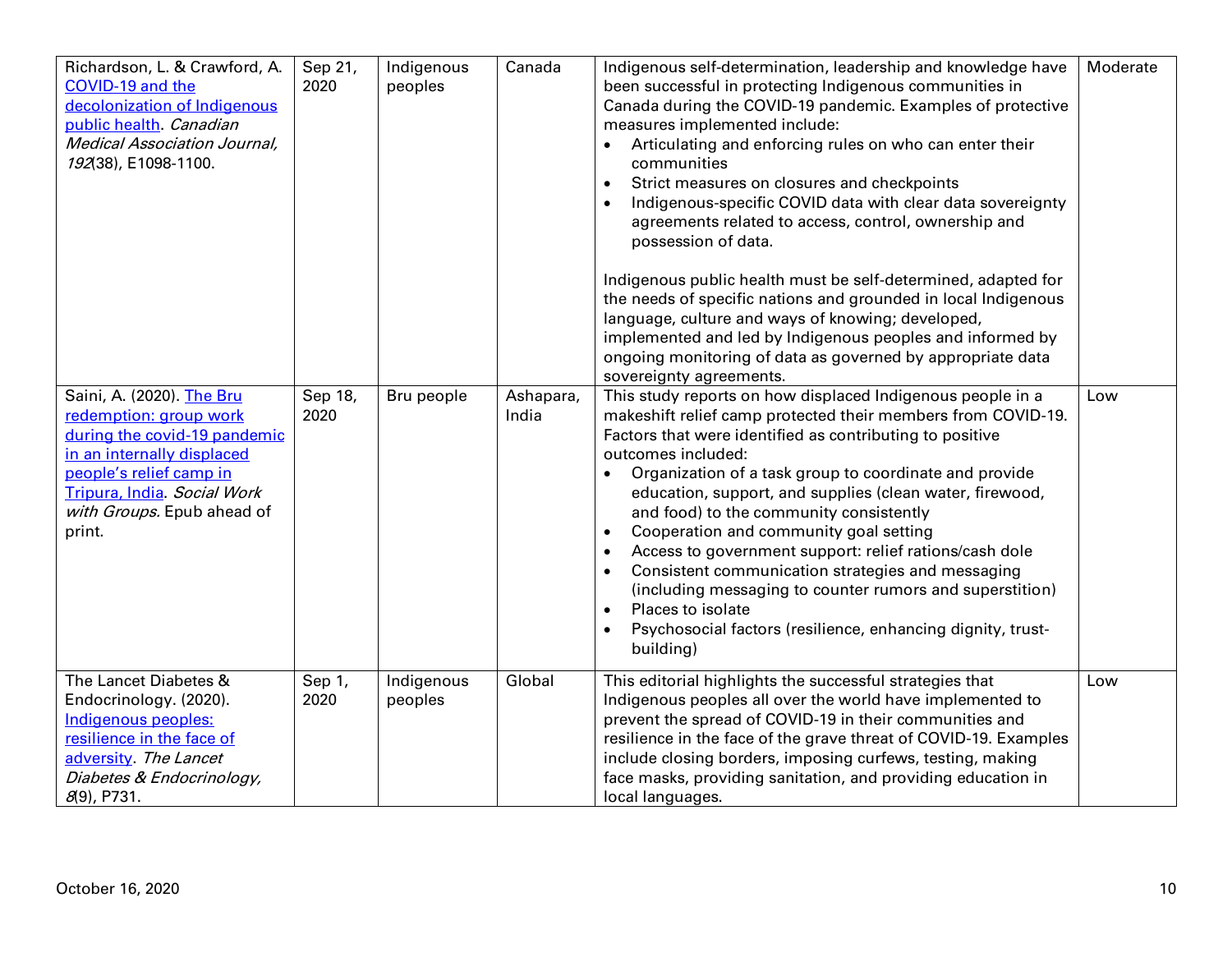| Saini, A. (2020). "A stitch in     | Aug 26, | Nicobarese | Nicobar       | This study reports on how the tribespeople of the isolated      | Moderate |
|------------------------------------|---------|------------|---------------|-----------------------------------------------------------------|----------|
| time": group work during the       | 2020    |            | Islands,      | Nicobarese archipelago protected their communities from         |          |
| covid-19 scare in the Nicobar      |         |            | India         | COVID-19. Factors that were identified as contributing to       |          |
| <b>Islands, India. Social Work</b> |         |            |               | positive outcomes included:                                     |          |
| with Groups. Epub ahead of         |         |            |               | Natural protection due to remoteness of the Nicobar             |          |
| print.                             |         |            |               | Islands; adoption of a strict travel policy with screening and  |          |
|                                    |         |            |               | contact tracing, and restriction to essential travel only       |          |
|                                    |         |            |               | Imports restricted to essential commodities only                |          |
|                                    |         |            |               | Organization of a group to sew masks and provide them to        |          |
|                                    |         |            |               |                                                                 |          |
|                                    |         |            |               | the most vulnerable in the communities                          |          |
|                                    |         |            |               | Accurate and simplified communication                           |          |
| Morrissey, P. (2020). COVID-       | Aug 25, | Indigenous | Global        | This paper offers an Australian Aboriginal scholar's            | Low      |
| 19 Pandemic: The Circus is         | 2020    | peoples    |               | perspective on Indigenous history and resilience in the context |          |
| Over, for the Moment.              |         |            |               | of the COVID-19 pandemic.                                       |          |
| Journal of Bioethical Inquiry.     |         |            |               |                                                                 |          |
|                                    |         |            |               |                                                                 |          |
| Epub ahead of print.               |         |            |               | The author describes finding respite in the traditional dances  |          |
|                                    |         |            |               | performed by First Nations dancers in North America and         |          |
|                                    |         |            |               | shared online.                                                  |          |
| Jardim, P.T.C., Dias, I.M.A.V.,    | Aug 24, | Indigenous | <b>Brazil</b> | There are 305 tribes speaking 274 languages in the Brazil's     | Moderate |
| Grande, A.J., O'keeffe, M.,        | 2020    | peoples    |               | Amazon. To effectively disseminate information regarding the    |          |
| Dazzan, P., & Harding, S.          |         |            |               | COVID-19 pandemic, ethnic support groups have translated        |          |
| (2020). COVID-19 experience        |         |            |               | information into Indigenous languages. Indigenous students      |          |
| among Brasil's indigenous          |         |            |               | have created videos and shared them with Indigenous             |          |
| people. Revista da                 |         |            |               | communities online.                                             |          |
| Associação Médicaa                 |         |            |               |                                                                 |          |
|                                    |         |            |               | Several communities have established blockades where            |          |
| Brasileira, 66(7), 861-863.        |         |            |               |                                                                 |          |
|                                    |         |            |               | volunteers screen visitors for symptoms.                        |          |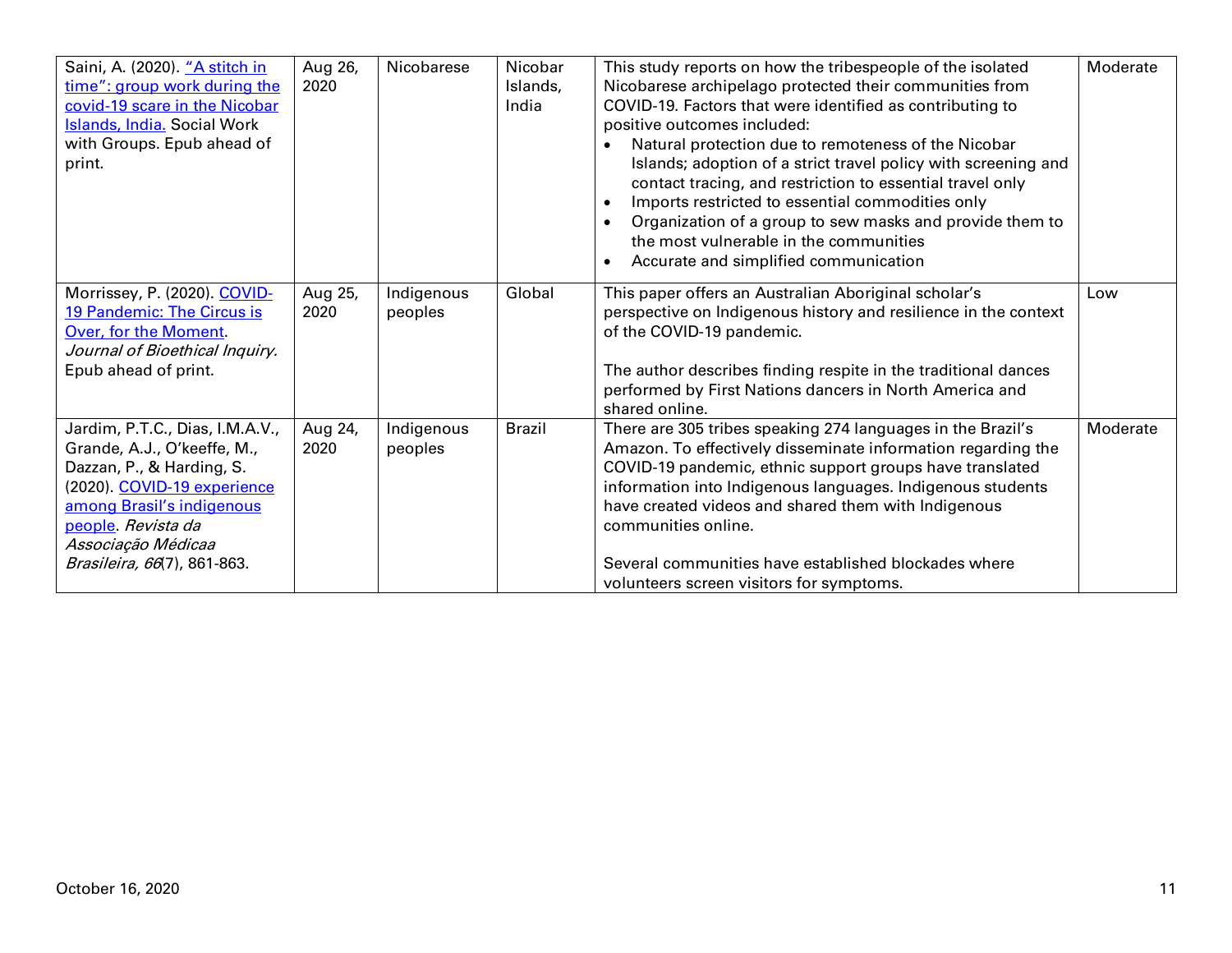| Banning, J. (2020). Why are<br>Indigenous communities<br>seeing so few cases of<br><b>COVID-19? Canadian Medical</b><br>Association Journal, 192(34),<br>E993-E994.                                                                                                | Aug 24,<br>2020 | <b>First Nations</b><br>peoples | Canada | This article highlights the actions that First Nations<br>communities have taken proactively in response to COVID-19.<br>Many of these were strength-based strategies that mobilized<br>communities, including:<br>Staying connected virtually<br>Setting up trailers for self-isolation<br>Making roadblocks to control access to their communities<br>Putting out special public health messages recognizing<br>Indigenous strengths and sacrifices made by communities<br>during lockdown<br>Putting on hold or modifying ceremonies, funerals and<br>$\bullet$<br>rites of passage<br>Going back to their "roots", to the way it was years ago,<br>with emphasis on caring about neighbors like they are<br>family<br>Delivering of food hampers, prescriptions, and meals for<br>Elders | Moderate |
|--------------------------------------------------------------------------------------------------------------------------------------------------------------------------------------------------------------------------------------------------------------------|-----------------|---------------------------------|--------|----------------------------------------------------------------------------------------------------------------------------------------------------------------------------------------------------------------------------------------------------------------------------------------------------------------------------------------------------------------------------------------------------------------------------------------------------------------------------------------------------------------------------------------------------------------------------------------------------------------------------------------------------------------------------------------------------------------------------------------------------------------------------------------------|----------|
| Zavaleta-Cortijo, C., Ford,<br>J.D., Arontoma-Rojas, I.,<br>Lwasa, S., Lancha-Rucoba,<br>G., Garcia, P.,  Harper, S.<br>(2020). Climate change and<br><b>COVID-19: reinforcing</b><br>Indigenous food systems.<br>The Lancet Planetary Health,<br>4(9), E381-E382. | Aug 7,<br>2020  | Indigenous<br>peoples           | Global | Effects of climate change undermine Indigenous food security<br>which in turn compromise the resilience of Indigenous<br>populations to pandemics.<br>This article highlights the need to support Indigenous<br>populations by prioritizing the protection of key Indigenous<br>food sources (e.g. tropical forests, Arctic ecosystems), by<br>reinforcing and supporting the importance of Indigenous<br>knowledge systems, in providing access to culturally safe<br>health resources, and by safeguarding access and rights to<br>land and natural resources.<br>Addressing underlying structural inequalities and<br>strengthening Indigenous knowledge systems offer<br>opportunities for building resilience.                                                                          | High     |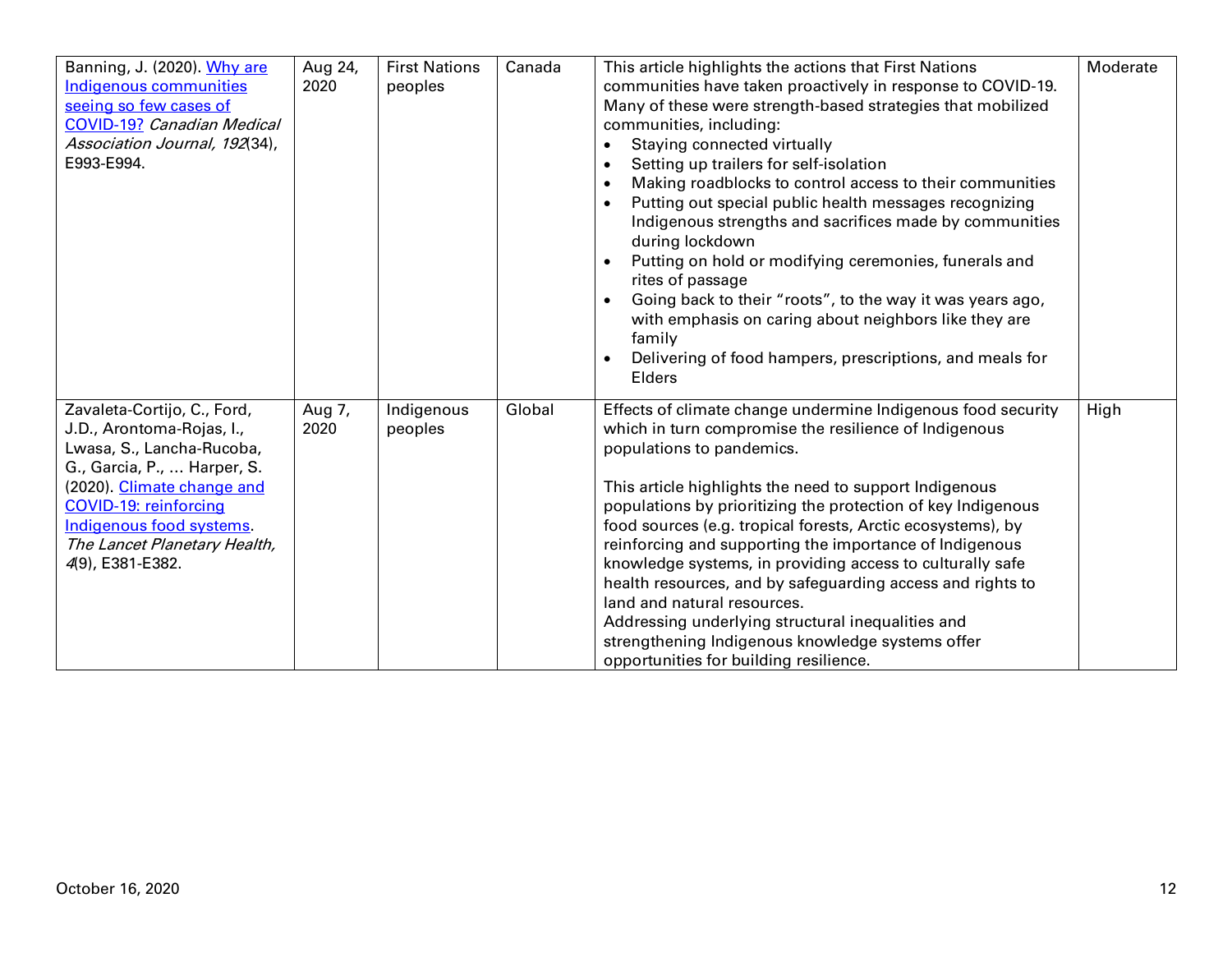| Eades, S., Eades, F.,<br>McCaullay, D., Nelson, L.,<br>Phelan, P., & Stanley, F.<br>(2020). Australia's First<br>Nations' response to the<br>COVID-19 pandemic. The<br>Lancet, 396(10246), 237-238.                                                                               | Jul 25,<br>2020 | Aboriginal<br>and Torres<br><b>Strait</b><br>Islander<br>Communities | Australia              | This article highlights how Australia's First Nations health<br>leaders, chief executive officers and the Aboriginal Community<br>Controlled Health Services responded rapidly to COVID-19 and<br>implemented protective measures to keep Indigenous<br>communities safe. This included:<br>Lobbying governments to close remote communities and<br>help accessing personal protective equipment, testing and<br>contact tracing<br>Using social media videos to provide education<br>$\bullet$<br>Staff training<br>$\bullet$<br>Organizing the homeless in safe accommodation<br>$\bullet$<br>Focusing on Elders and those with serious illnesses<br>$\bullet$<br>Partnerships with government and non-government<br>agencies to provide culturally relevant and appropriate<br>services<br>The success of Australia's First Nations-led response in  | Low            |
|-----------------------------------------------------------------------------------------------------------------------------------------------------------------------------------------------------------------------------------------------------------------------------------|-----------------|----------------------------------------------------------------------|------------------------|---------------------------------------------------------------------------------------------------------------------------------------------------------------------------------------------------------------------------------------------------------------------------------------------------------------------------------------------------------------------------------------------------------------------------------------------------------------------------------------------------------------------------------------------------------------------------------------------------------------------------------------------------------------------------------------------------------------------------------------------------------------------------------------------------------------------------------------------------------|----------------|
| Close, R.M. & Stone, M.J.<br>(2020). Contact Tracing for<br><b>Native Americans in Rural</b><br>Arizona. The New England<br>Journal of Medicine, 283, e15.                                                                                                                        | Jul 2,<br>2020  | Native<br>Americans                                                  | Arizona,<br><b>USA</b> | managing COVID-19 demonstrates the effectiveness of giving<br>power and capacity to Indigenous leaders.<br>This study reports on how a critical access hospital provided<br>public health services to identify, provide services and support<br>members of the Native American community exposed to<br>COVID-19. Strategies that were identified as contributing to<br>positive outcomes included:<br>Working in partnership with tribal leaders to support social-<br>distancing measures<br>Trust building with community members<br>Aggressive contact tracing activities<br>Focus on high risk persons with daily follow-up including<br>point of care services in the home and clinical assessment<br>of all individuals living in the setting with high risk persons<br>Inter-hospital referral for persons who require a higher<br>level of care | Moderate       |
| Finlay, S. & Wenitong, M.<br>(2020). Aboriginal<br><b>Community Controlled Health</b><br>Organisations are taking a<br>leading role in COVID-19<br>health communication.<br><b>Australian and New Zealand</b><br>Journal of Public Health,<br>44(4), 251-252.<br>October 16, 2020 | Jun 24,<br>2020 | Aboriginal<br>and Torres<br>Strait<br>Islander<br>Communities        | Australia              | This article outlines the role of Aboriginal Community<br>Controlled Health Organizations in delivering scientifically<br>valid, evidence-based, and culturally translated COVID-19<br>health communications messaging and measures to control<br>the spread of infection among community members. A key<br>factor in the success of their interventions is the trust placed in<br>them by the communities they serve, as they are known and<br>trusted to deliver culturally appropriate service.                                                                                                                                                                                                                                                                                                                                                      | Moderate<br>13 |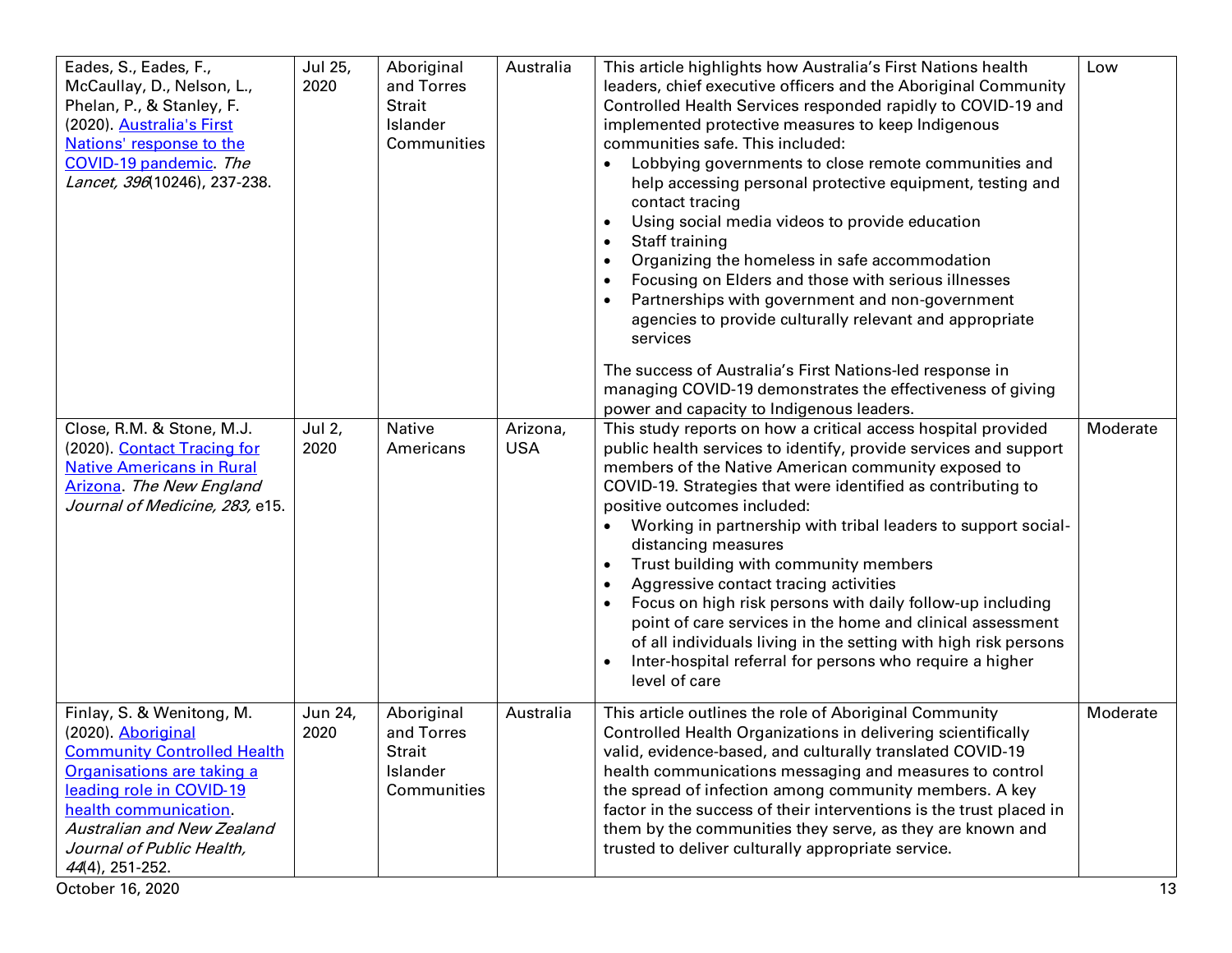| Banning, J. (2020). How<br>Indigenous people are coping<br>with COVID-19. Canadian<br><b>Medical Association Journal,</b><br>192(27), E787-788.                                                                                                                      | Jun 18,<br>2020 | Indigenous<br>peoples                                               | Canada    | This study reports on strategies that Indigenous community<br>members are utilizing to prevent COVID-19. These strategies<br>include:<br>Returning to the land - setting up and living in tents<br>$\bullet$<br>(individual and supply) in bush areas and returning to<br>traditional practices<br>Providing support to those self-isolating at home (on and<br>off-reserve) including food hampers and cleaning supplies<br>Sharing of food sources (purchasing of food, hunting, and<br>$\bullet$<br>gathering)<br>Offering incentives for children to stay home (craft<br>$\bullet$<br>supplies, online puppet show competitions etc.)<br>Provision of 24-hour support (phone and online)<br>Use of traditional arts in creative ways (making masks,<br>$\bullet$<br>prayer and healing dances offered via social media,<br>comedy, and story-telling videos) | Low      |
|----------------------------------------------------------------------------------------------------------------------------------------------------------------------------------------------------------------------------------------------------------------------|-----------------|---------------------------------------------------------------------|-----------|------------------------------------------------------------------------------------------------------------------------------------------------------------------------------------------------------------------------------------------------------------------------------------------------------------------------------------------------------------------------------------------------------------------------------------------------------------------------------------------------------------------------------------------------------------------------------------------------------------------------------------------------------------------------------------------------------------------------------------------------------------------------------------------------------------------------------------------------------------------|----------|
| Fischer-Mackey, J., Batzin, B.,<br>Culum, P., & Fox, J. (2020).<br><b>Rural public health systems</b><br>and accountability politics:<br>insights from grassroots<br>health rights defenders in<br>Guatemala. The Journal of<br>Peasant Studies, 47(5), 899-<br>926. | May 31,<br>2020 | Tz'utujil<br>people                                                 | Guatemala | Interviews with Tz'utujil activists highlight how Indigenous<br>rights groups have advocated for their communities during the<br>COVID-19 pandemic. This includes monitoring the enforcement<br>of quarantine and curfews by federal police, reporting of<br>human rights violations and distribution of food baskets.                                                                                                                                                                                                                                                                                                                                                                                                                                                                                                                                           | Moderate |
| Kerrigan, V., Lee, A.M, Ralph,<br>A.P., & Lawton, P.D. (2020).<br><b>Stay Strong: Aboriginal</b><br>leaders deliver COVID-19<br>health messages. Health<br>Promotion Journal of<br>Australia. Epub ahead of<br>print.                                                | May 19,<br>2020 | Aboriginal<br>communities<br>in the<br><b>Northern</b><br>Territory | Australia | This article highlights how health communications messages<br>that are delivered by trusted members of the community, who<br>can act as cultural brokers between the medical advice and the<br>community, have been shown to be more effective than<br>mainstream public health campaign messaging.<br>Having Aboriginal leaders provide reliable information is<br>recommended in order to reassure communities, deliver<br>supportive health advice and address community anxiety in<br>culturally appropriate ways.                                                                                                                                                                                                                                                                                                                                           | Moderate |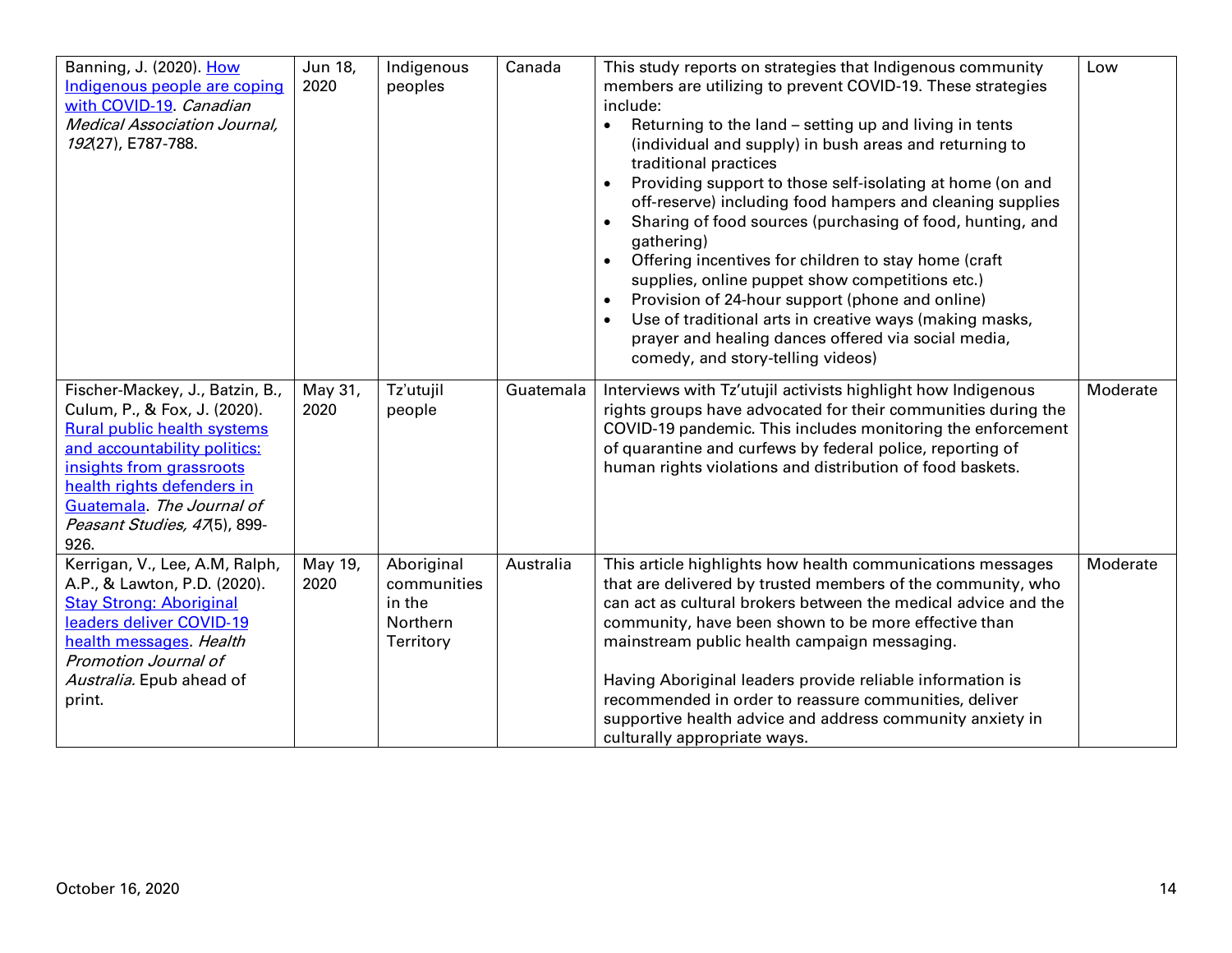| Kaplan, H.S., Trumble, B.C.,          | May 15, | Tsimane of     | Amazon     | Indigenous communities in Bolivia may be more vulnerable to    | High |
|---------------------------------------|---------|----------------|------------|----------------------------------------------------------------|------|
| Stieglitz, J.S., Mamany, R.M.,        | 2020    | <b>Bolivia</b> | Rainforest | COVID-19 for a variety of reasons, including health            |      |
| Cayuba, M.G., Moye Lic, L.M.,         |         |                |            | vulnerabilities and socioeconomic conditions. Specific         |      |
| Gurven, M.D. (2020).                  |         |                |            | collective cultural practices, such as sharing beverages, may  |      |
| <b>Voluntary collective isolation</b> |         |                |            | also pose risk of infection. As part of a COVID-19 response,   |      |
| as a best response to COVID-          |         |                |            | these issues were discussed with community leadership and      |      |
| 19 for indigenous                     |         |                |            | members, increasing their knowledge about COVID-19 and         |      |
| populations? A case study             |         |                |            | building local control of responses. A COVID-19 strategy is    |      |
| and protocol from the                 |         |                |            | presented, based on two principles: 1) preventative measures   |      |
| Bolivian Amazon. The Lancet;          |         |                |            | before mass infection; 2) collaborative effort among all       |      |
| 1727-1734.                            |         |                |            | stakeholders, involving Indigenous populations. This           |      |
|                                       |         |                |            | prevention and containment plan has two phases: 1)             |      |
|                                       |         |                |            | awareness and prevention; 2) COVID19 containment and           |      |
|                                       |         |                |            | patient management. The plan outlines detailed                 |      |
|                                       |         |                |            | implementation strategies along with local considerations (see |      |
|                                       |         |                |            | Table in document). Collective isolation of Indigenous         |      |
|                                       |         |                |            | communities has been effective in response to past pandemics   |      |
|                                       |         |                |            | and may be an effective response for COVID-19, if movement     |      |
|                                       |         |                |            | into and out of communities can be restricted before cases are |      |
|                                       |         |                |            | present. Isolation supports would be needed to make this       |      |
|                                       |         |                |            | strategy workable.                                             |      |
| Power, T., Wilson, D., Best,          | May 15, | Indigenous     | Global     | This article describes examples of resiliency in Indigenous    | High |
| O., Brockie, T., Bourque              | 2020    | peoples        |            | peoples.                                                       |      |
| Bearskin, L.,  Lowe, J.               |         |                |            |                                                                |      |
| (2020). COVID-19 and                  |         |                |            | Tribes in New Zealand have distributed food to older people    |      |
| Indigenous Peoples: an                |         |                |            | isolated in their homes.                                       |      |
| imperative for action. Journal        |         |                |            |                                                                |      |
| of Clinical Nursing, 29(15-16),       |         |                |            | First Nations in Canada have gathered bundles for medicine,    |      |
| 2737-41.                              |         |                |            | food, childbirth and death. They have also made protective     |      |
|                                       |         |                |            | facemasks.                                                     |      |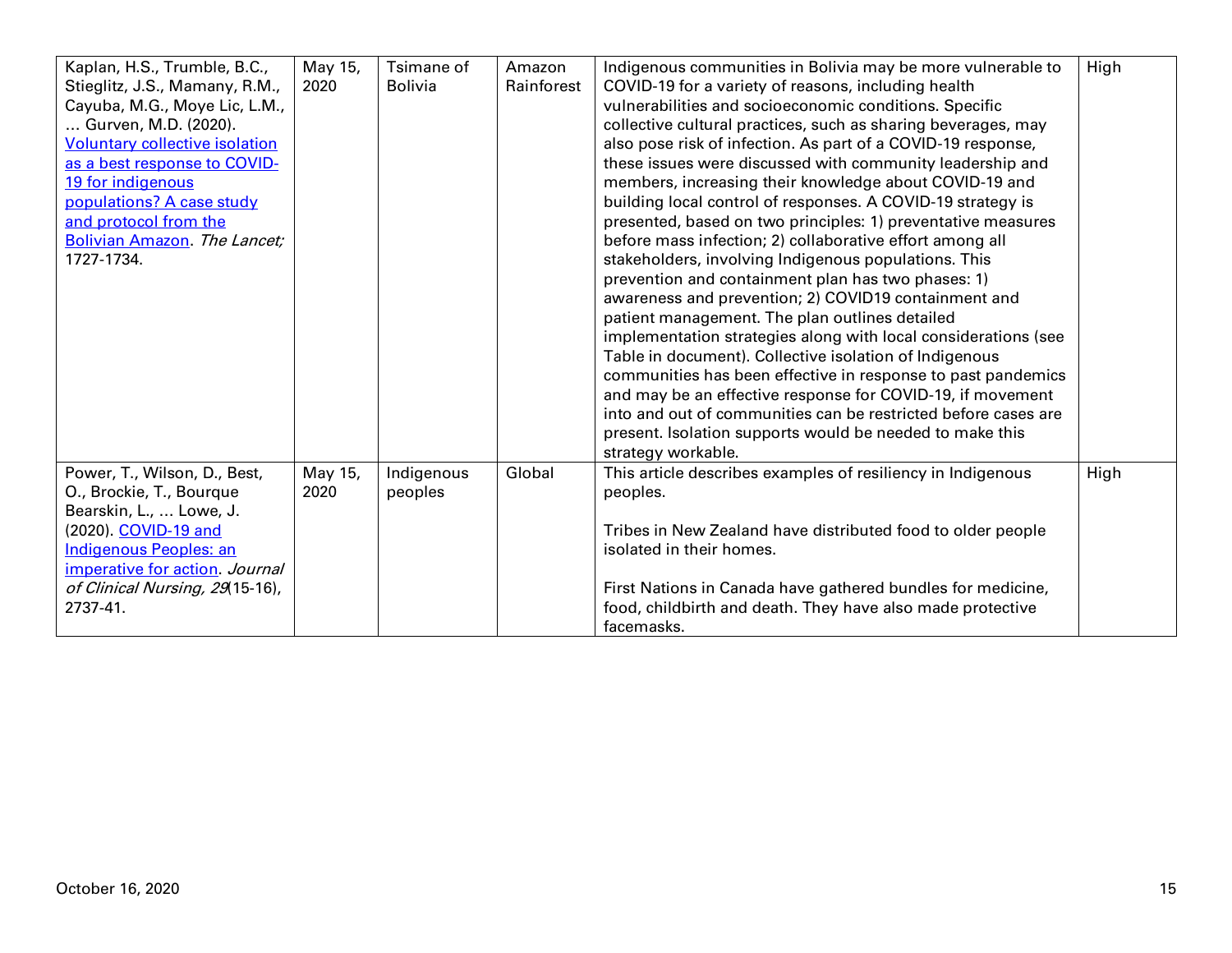# **Table 3: Grey Literature**

| <b>Reference</b>                                                                                                                                                                                                                             | <b>Date</b><br><b>Released</b> | <b>Population</b>             | <b>Setting</b>     | <b>Summary</b>                                                                                                                                                                                                                                                                                                                                                                                                                                                                                                                                                                                                                                                                                                                                                                                                                                                                                                                                                                                                                                                     |
|----------------------------------------------------------------------------------------------------------------------------------------------------------------------------------------------------------------------------------------------|--------------------------------|-------------------------------|--------------------|--------------------------------------------------------------------------------------------------------------------------------------------------------------------------------------------------------------------------------------------------------------------------------------------------------------------------------------------------------------------------------------------------------------------------------------------------------------------------------------------------------------------------------------------------------------------------------------------------------------------------------------------------------------------------------------------------------------------------------------------------------------------------------------------------------------------------------------------------------------------------------------------------------------------------------------------------------------------------------------------------------------------------------------------------------------------|
| <b>Revisiting Indigenous Peoples'</b><br>resilience. (2020, August 9).<br>The Morung Express.                                                                                                                                                | Aug 9,<br>2020                 | Naga<br>Indigenous<br>peoples | Nagaland,<br>India | Community elders have revived traditional practices, including self-<br>isolation, quarantine and observation of traditional taboos related to<br>activities that may spread disease.                                                                                                                                                                                                                                                                                                                                                                                                                                                                                                                                                                                                                                                                                                                                                                                                                                                                              |
| The Human Rights<br><b>Commission of Malaysia</b><br>(Suhakam). (2020, August 9).<br><b>LETTER: Covid-19 and</b><br>Indigenous people's resilience.<br>Malaysiakini.                                                                         | Aug 9,<br>2020                 | Indigenous<br>peoples         | Malaysia           | Indigenous communities have voluntarily isolated and restricted access to<br>their territories, some imposing fines for outsiders.                                                                                                                                                                                                                                                                                                                                                                                                                                                                                                                                                                                                                                                                                                                                                                                                                                                                                                                                 |
| <b>Global Environment Facility</b><br>Communications. (2020,<br>August 7). Global Environment<br>Facility. (2020). Indigenous<br>peoples and COVID-19:<br><b>Response and resilience</b>                                                     | Aug 7,<br>2020                 | Indigenous<br>peoples         | Global             | This article highlights examples of how Indigenous peoples' rights, values<br>and traditions are guiding their responses to the COVID-19 challenge in the<br>Americas. In Peru, Indigenous rural farmers have revived the ancestral<br>tradition of helping family, friends and community members get the<br>support they need by providing shipments of nutritious food to families<br>living in major Peruvian cities through the Apachicuy Initiative, while a<br>nonprofit organization involved in conservation work helps an isolated<br>community in northern Peru acquire cleaning supplies and seeds to grow<br>its own food. In Mexico, an alliance between two Indigenous communities<br>helps address food insecurity through an exchange of locally grown<br>products. In Guatemala and Belize, Indigenous rights and control over their<br>natural resources helps bolster livelihoods and maintain community well-<br>being.                                                                                                                        |
| <b>IUCN, International Union for</b><br>Conservation of Nature. (2020,<br>August 7). Strengthening<br>Indigenous rights and<br>leadership in the face of global<br>challenges - COVID-19,<br>climate change and<br>environmental degradation | Aug 7,<br>2020                 | Indigenous<br>peoples         | Global             | The article highlights innovative solutions from Indigenous organizations<br>and communities to address COVID-19 related challenges, including use of<br>Indigenous medicine to boost the immune system; increasing care and<br>protection of community members who are more susceptible to severe<br>health outcomes from COVID-19; local solutions to address violence<br>against Indigenous women; local restrictions on travel, self-quarantining,<br>social distancing and self-isolation across Indigenous organizations and<br>communities globally; Indigenous public health communication initiatives<br>to ensure culturally relevant COVID-19 messaging; Indigenous youth<br>activism as agents to convey prevention messages; Indigenous efforts to<br>strengthen traditional food systems of food production, exchange and<br>reciprocity; and Indigenous responses to build economic resilience,<br>address existing gaps in infrastructure and pandemic preparedness, and<br>strengthen traditional governance systems to manage natural resources. |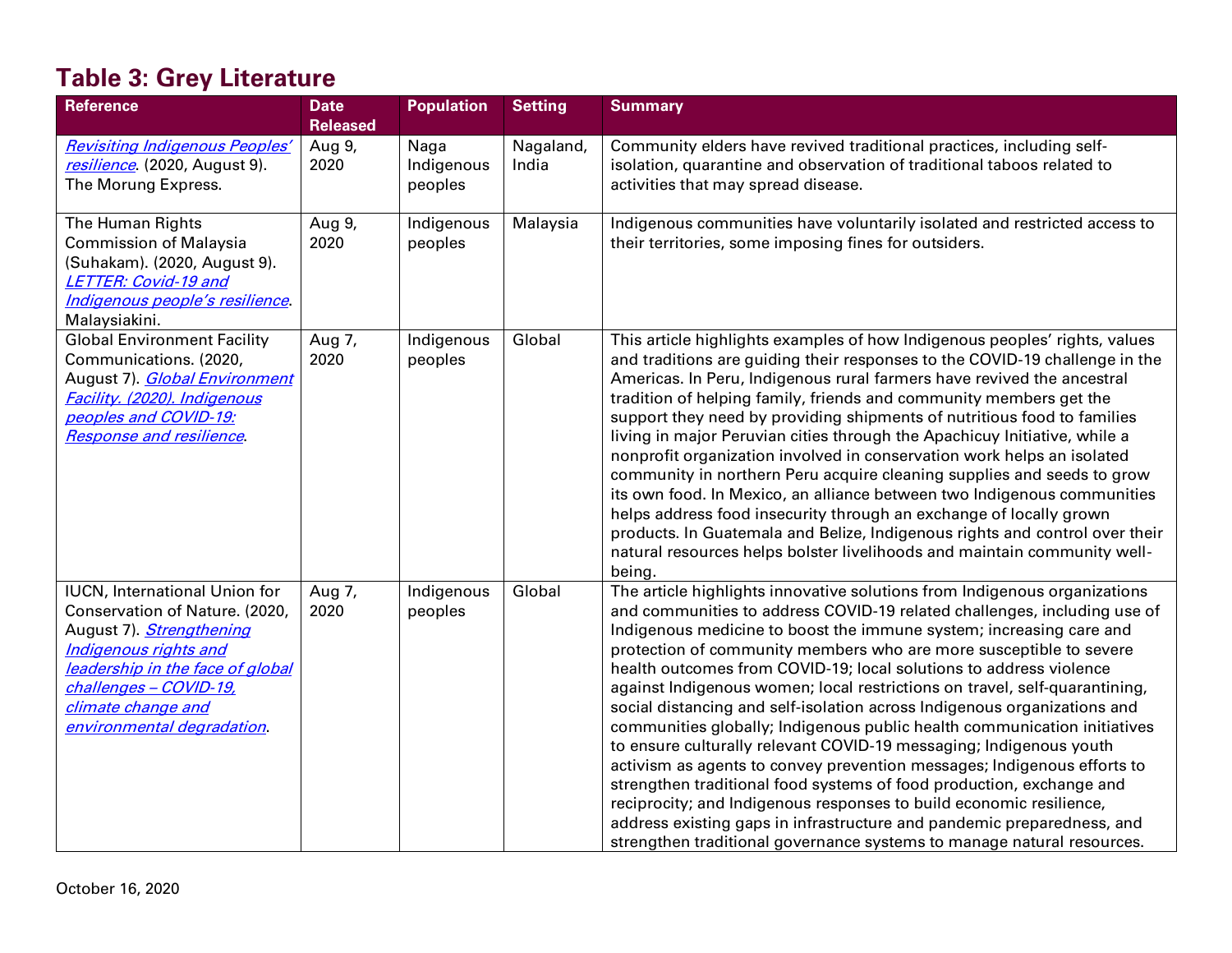| Tribal Link. (2020, August 7). 4                                | Aug 7,          | Indigenous | Global | To commemorate the 2020 International Day of the World's Indigenous                                                                                      |
|-----------------------------------------------------------------|-----------------|------------|--------|----------------------------------------------------------------------------------------------------------------------------------------------------------|
| day to recognize the resilience<br>of Indigenous peoples.       | 2020            | peoples    |        | peoples, this article recognizes the resilience of Indigenous peoples during<br>the COVID-19 pandemic and briefly highlights unique Indigenous solutions |
|                                                                 |                 |            |        | to prevent and limit the spread of COVID-19. This includes village closures                                                                              |
|                                                                 |                 |            |        | implemented by the Karen people of Thailand and several Lenca and Maya                                                                                   |
|                                                                 |                 |            |        | Chortí communities in Honduras; media prevention campaigns in                                                                                            |
|                                                                 |                 |            |        | Indigenous languages; and Indigenous youth engagement in community                                                                                       |
|                                                                 |                 |            |        | decision-making, enforcement of restrictions and lockdowns, and                                                                                          |
|                                                                 |                 |            |        | distribution of essentials and health equipment.                                                                                                         |
| Hard hit by COVID-19                                            | Aug 3,<br>2020  | Indigenous | Global | In this press release for the International Day of the World's Indigenous                                                                                |
| pandemic, Indigenous<br>peoples' input must be part of          |                 | peoples    |        | peoples, the UN Secretary-General acknowledges the extraordinary<br>resilience of Indigenous peoples to the many threats that the COVID-19               |
| response, recovery strategies,                                  |                 |            |        | pandemic imposes on their lives and livelihoods. This resiliency is rooted in                                                                            |
| <b>Secretary-General says in</b>                                |                 |            |        | Indigenous peoples' autonomy over the management of their lands,                                                                                         |
| observance message. (2020,                                      |                 |            |        | territories and resources, enabling them to ensure food security and care                                                                                |
| August 3). Reliefweb.                                           |                 |            |        | through traditional crops and medicine.                                                                                                                  |
| Task Group on Healthy Living.                                   | <b>Jul 2020</b> | First      | Canada | This report documents findings from an environmental scan of First                                                                                       |
| (2020, July). Core principles                                   |                 | Nations,   |        | Nations, Inuit and Métis communications material focused on COVID-19. It                                                                                 |
| for good healthy living                                         |                 | Inuit and  |        | recommends utilizing the strengths of Indigenous peoples and                                                                                             |
| messages in First Nations,<br><b>Inuit and Métis remote and</b> |                 | Métis      |        | communities, including traditions, land knowledge, cultural knowledge and<br>teachings, and supportive families and communities, in developing health    |
| <i>isolated northern</i>                                        |                 |            |        | communication resources. It also highlights the need for a distinctions-                                                                                 |
| communities.                                                    |                 |            |        | based approach that involves local communities in the design of resources                                                                                |
|                                                                 |                 |            |        | to ensure they are culturally appropriate, relevant, accessible, and reflect                                                                             |
|                                                                 |                 |            |        | the diversity and wealth of Indigenous traditional knowledge on health and                                                                               |
|                                                                 |                 |            |        | wellness, to ensure they are more effective in preventing the spread of                                                                                  |
|                                                                 |                 |            |        | COVID-19.                                                                                                                                                |
| Schacter, S.R. (2020, June 30).                                 | Jun 30,         | Indigenous | Global | This article emphasizes the need to incorporate Indigenous voices and                                                                                    |
| The importance of space,                                        | 2020            | peoples    |        | perspectives into COVID-19 recovery planning. The author highlights                                                                                      |
| place, and protecting Elders:                                   |                 |            |        | community strengths as foundational for Indigenous community                                                                                             |
| Indigenous communities'<br>responses to COVID-19.               |                 |            |        | sovereignty in responding to the pandemic including community<br>connectivity, local knowledge of community issues and concerns, and the                 |
|                                                                 |                 |            |        | importance of cultural and spiritual teachings of Elders.                                                                                                |
| Hughes, G. 2020, June 11).                                      | Jun 11,         | First      | Canada | This article highlights the collective strengths of Indigenous peoples in                                                                                |
| Resilience in a time of crisis:                                 | 2020            | Nations,   |        | working together to respond to the pandemic. These strengths are reflected                                                                               |
| Indigenous communities and                                      |                 | Inuit and  |        | in Indigenous community knowledge and expertise, their reconnection to                                                                                   |
| <b>COVID-19</b> Samuel Centre for                               |                 | Métis      |        | the land, virtual social connections with communities, Elders sharing                                                                                    |
| Social Connectedness.                                           |                 |            |        | teachings online, and Indigenous communities asserting their sovereignty                                                                                 |
|                                                                 |                 |            |        | and responding to the pandemic with innovative solutions.                                                                                                |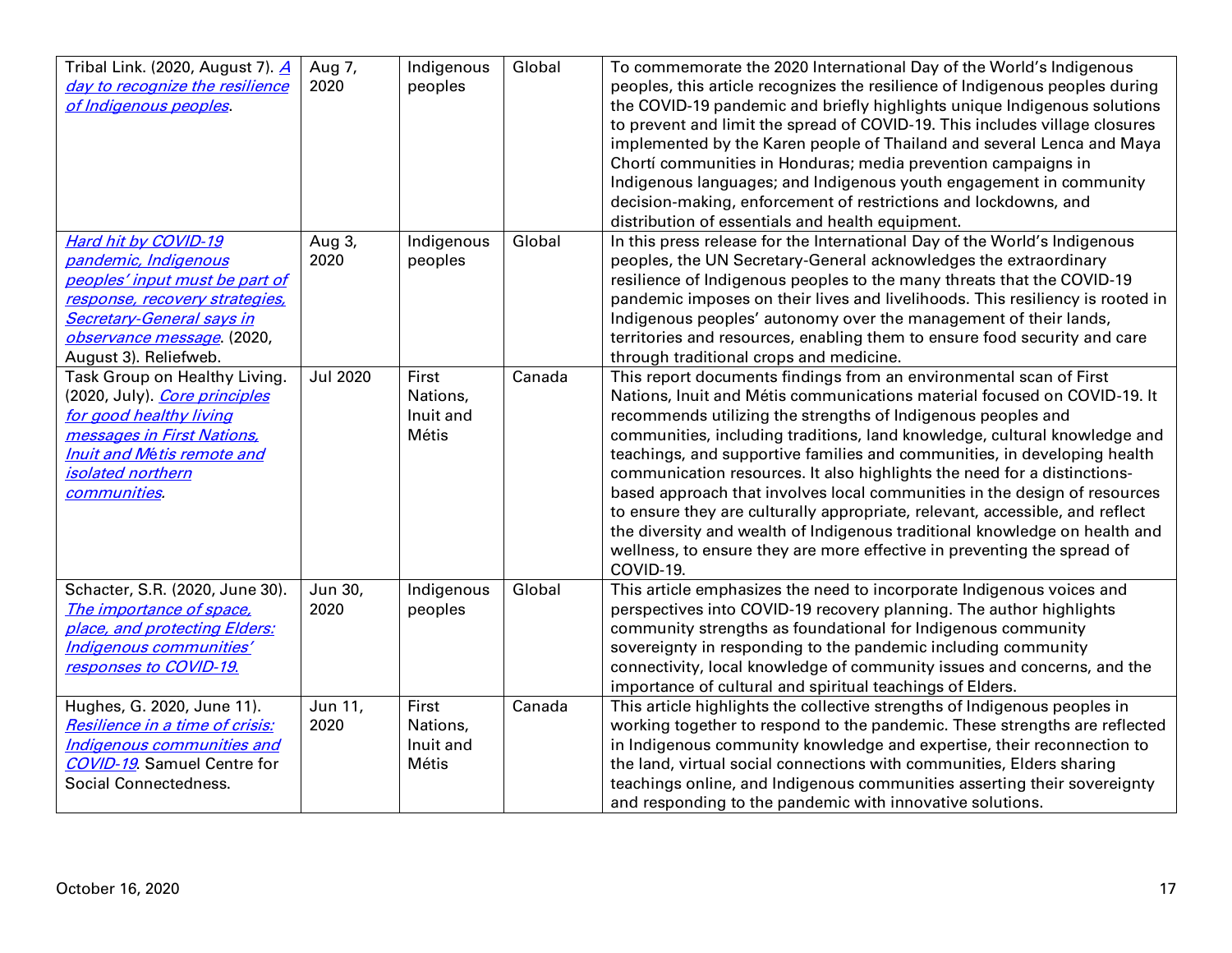| <b>Thunderbird Partnership</b><br>Foundation. (2020, June 5).<br><b>Growing wellness through</b><br>gardening during COVID-19.<br>Woods, J. (2020, May 28).<br>Indigenous communities come<br>together virtually during<br>coronavirus despite barriers<br>and inequities. The<br>Conversation. | Jun 5,<br>2020<br>May 28,<br>2020 | First<br><b>Nations</b><br>Indigenous<br>peoples                  | Canada<br>Canada        | This fact sheet draws on Indigenous peoples' strong connection to culture<br>and to the natural environment to promote mental wellness during the<br>COVID-19 pandemic. Specifically, it provides tips for gardening success,<br>including connecting with Elders to learn from their experiences.<br>This article summarizes examples of how Indigenous peoples have come<br>together through virtual communities to promote connections and wellness<br>during this time of crisis. This includes jingle dress dancers bringing virtual<br>healing to communities, videos showcasing traditional foods and cooking,<br>a website showcasing Indigenous stories of uncertain times, Indigenous<br>youth building and inspiring community through a TikTok-based challenge,<br>and Indigenous authors and podcasters bringing people together through<br>dialogue. |
|-------------------------------------------------------------------------------------------------------------------------------------------------------------------------------------------------------------------------------------------------------------------------------------------------|-----------------------------------|-------------------------------------------------------------------|-------------------------|--------------------------------------------------------------------------------------------------------------------------------------------------------------------------------------------------------------------------------------------------------------------------------------------------------------------------------------------------------------------------------------------------------------------------------------------------------------------------------------------------------------------------------------------------------------------------------------------------------------------------------------------------------------------------------------------------------------------------------------------------------------------------------------------------------------------------------------------------------------------|
| Eghenter, C. (2020, May 22).<br><b>How Indigenous Peoples</b><br>practices can guide our<br>recovery from COVID-19<br><b>IMPAKTER.</b>                                                                                                                                                          | May $22,$<br>2020                 | Indigenous<br>peoples                                             | Global                  | This article calls for a new economic model that values nature and people<br>over economics. Drawing on Indigenous peoples' strengths in overcoming<br>previous epidemics, including practice of sustainable management of<br>natural resources, traditional knowledge, cultural practices and values,<br>innovation and social solidarity, addressing issues of food security, and<br>strengthening social relations and mutual support mechanisms.                                                                                                                                                                                                                                                                                                                                                                                                               |
| Campbell, L. (2020, May 16).<br><b>Native American Farm</b><br><b>Working to Keep Community</b><br>fed during pandemic. Modern<br>Farmer.                                                                                                                                                       | May 16,<br>2020                   | Native<br>Americans                                               | United<br><b>States</b> | This article profiles an Indigenous initiative to reconnect Native American<br>peoples to traditional foods, medicines and lifestyles as a way of improving<br>health and well-being during the COVID-19 pandemic. Led by Dream of<br>Wild Health, the initiative involves an expansion of farming native crops in<br>the Twin Cities region of Minnesota to fill gaps in food insecurity caused by<br>COVID-19 and keep Indigenous food traditions alive.                                                                                                                                                                                                                                                                                                                                                                                                         |
| Marwing Walsh, A., &<br>Rademaker, L. (2020, May 5).<br>Why self-determination is vital<br>for Indigenous communities to<br>beat coronavirus. The<br>Conversation.                                                                                                                              | May 5,<br>2020                    | Aboriginal<br>and Torres<br>Strait<br>Islander<br>Communiti<br>es | Australia               | Drawing on the experience of previous responses to pandemics in<br>Indigenous communities, this article makes the case for self-determination<br>as critical to the resiliency of Indigenous communities during COVID-19. It<br>highlights various innovative examples of Indigenous peoples' self-<br>determination in responding to and managing COVID-19, including<br>restricting access to communities, implementing "Return to Country"<br>programs, and producing community-driven educational materials.                                                                                                                                                                                                                                                                                                                                                   |
| <b>Thunderbird Partnership</b><br>Foundation. (2020, April 29).<br><b>Staying connected to culture</b><br>without the sweat lodge<br>during COVID-19.                                                                                                                                           | Apr 29,<br>2020                   | First<br><b>Nations</b>                                           | Canada                  | Connections to the land and culture are acknowledged as vital to facilitating<br>healing and wellness in this fact sheet on how to support Indigenous<br>wellness during COVID-19 without the ceremonial practice of sweat lodges.                                                                                                                                                                                                                                                                                                                                                                                                                                                                                                                                                                                                                                 |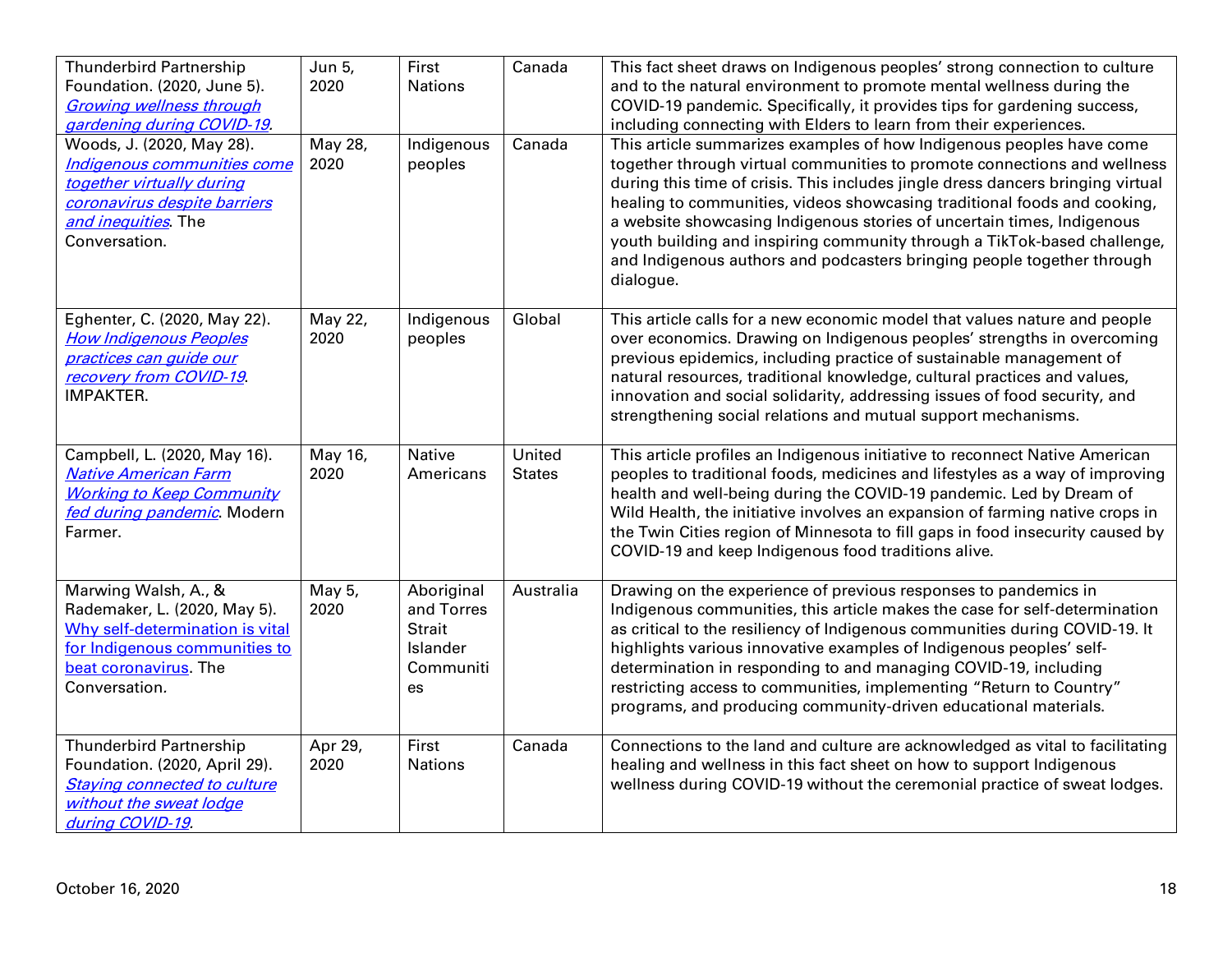| <b>National Collaborating Centre</b><br>for Indigenous Health. (2020,<br>April). Maintaining the health<br>and well-being of First<br><b>Nations, Inuit and Metis</b><br>children and teens during<br>COVID-19 | Apr 2020        | First<br>Nations,<br>Inuit and<br><b>Metis</b> | Canada | This fact sheet provides suggestions for how to maintain health and well-<br>being of Indigenous children that are rooted in Indigenous cultures and<br>values during the COVID-19 pandemic. This includes ways to maintain<br>community connectedness, cultural identity, and physical health.                                                                                                                                                                                                                                                                                                                                                                                                                                            |
|----------------------------------------------------------------------------------------------------------------------------------------------------------------------------------------------------------------|-----------------|------------------------------------------------|--------|--------------------------------------------------------------------------------------------------------------------------------------------------------------------------------------------------------------------------------------------------------------------------------------------------------------------------------------------------------------------------------------------------------------------------------------------------------------------------------------------------------------------------------------------------------------------------------------------------------------------------------------------------------------------------------------------------------------------------------------------|
| Forester, B. (2020, March 26).<br>'Stay calm and move forward':<br>Indigenous doctors on<br>strength, resilience in the face<br>of pandemics. APTN National<br>News.                                           | Mar 26,<br>2020 | Indigenous<br>peoples                          | Canada | This article emphasizes how despite colonization and intergenerational<br>trauma, Indigenous peoples continue to be resilient and can draw on their<br>strengths to help them navigate the COVID-19 pandemic. This resilient<br>strength is rooted in communities coming together and utilizing their<br>cultural and community assets and resources, such as using humour to<br>help mitigate any distress individuals may feel, taking stock of and using<br>locally available resources to help get public health messaging out,<br>partnering with non-Indigenous organizations to address long-term health<br>and infrastructure inequities, and exercising self-determination over how<br>they are going to respond to the pandemic. |
| Idle No More and Indigenous<br>Climate Action. (2020, March<br>21). Highlights from a COVID-<br><b>19 Fireside Chat with</b><br>Indigenous health<br>professionals.                                            | Mar 21,<br>2020 | Indigenous<br>peoples                          | Canada | This document highlights how various Indigenous strengths can be<br>protective factors during the COVID-19 pandemic. This includes using<br>traditional medicines to strengthen immune systems; participating in<br>gatherings and ceremonies to deal with stresses on well-being; eating<br>traditional foods to give the body maximum strength to fight the virus;<br>drawing on the strength of relationships with family and community to<br>provide support and guidance; and the important role of Elders for their<br>traditional teachings.                                                                                                                                                                                        |
| Indigenous Motherhood.<br>(2020, March 16). <i>Traditional</i><br>Indigenous kinship practices at<br>home: Being child-centered<br>during the pandemic.                                                        | Mar 16,<br>2020 | First<br><b>Nations</b>                        | Canada | This article highlights the strengths of traditional Indigenous kinship<br>practices to family functioning and emphasizes the need for families to be<br>mindful of these as they deal with the challenges of having children at<br>home as a result of COVID-19. The article offers tips for disrupting colonial<br>narratives of the role of children in families, drawing on strengths of<br>cultural values, relationships to the land and strong family and community<br>connections.                                                                                                                                                                                                                                                 |
| First Peoples Wellness Circle.<br>(2020). <i>Mental wellness during</i><br><b>COVID-19: For community.</b>                                                                                                     | 2020            | First<br><b>Nations</b>                        | Canada | Drawing on the many cultural strengths of First Nations people, this fact<br>sheet provides tips for maintaining mental wellness among community<br>members during COVID-19. These tips are situated within the context of<br>supportive families and communities, Indigenous perspectives of health<br>and well-being, and connection to land and culture.                                                                                                                                                                                                                                                                                                                                                                                |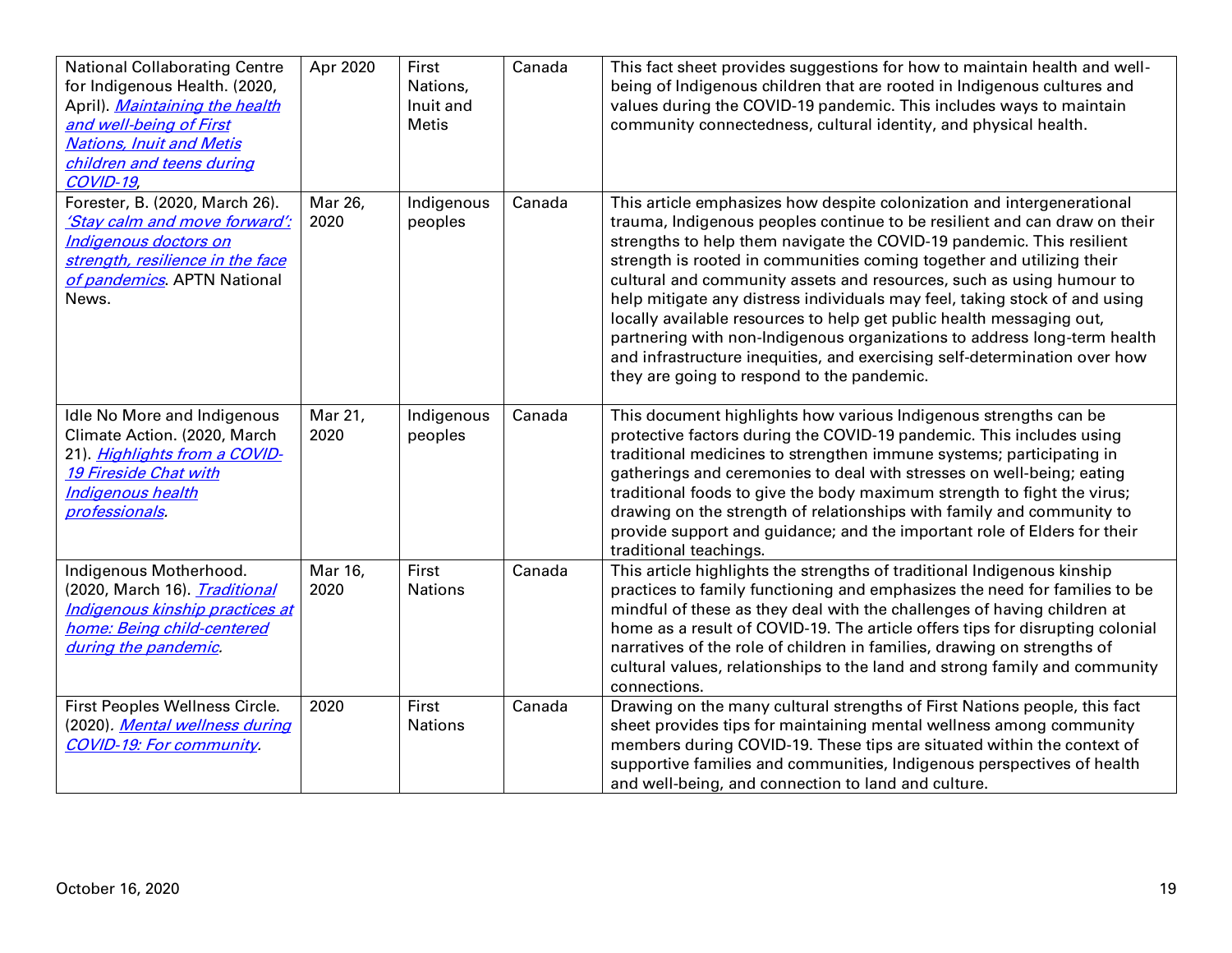| First Peoples Wellness Circle.<br>(2020). Mental wellness during<br><b>COVID-19: For Elders and</b><br>seniors.   | 2020 | First<br>Nations | Canada | Drawing on the many cultural strengths of First Nations people, this fact<br>sheet provides tips for maintaining mental wellness among Elders and<br>seniors during COVID-19. These tips are situated within the context of<br>supportive families and communities, Indigenous perspectives of health<br>and well-being, and connection to land and culture.   |
|-------------------------------------------------------------------------------------------------------------------|------|------------------|--------|----------------------------------------------------------------------------------------------------------------------------------------------------------------------------------------------------------------------------------------------------------------------------------------------------------------------------------------------------------------|
| First Peoples Wellness Circle.<br>(2020). Mental wellness during<br><b>COVID-19: For parents and</b><br>children. | 2020 | First<br>Nations | Canada | Drawing on the many cultural strengths of First Nations people, this fact<br>sheet provides tips for maintaining mental wellness among parents and<br>children during COVID-19. These tips are situated within the context of<br>supportive families and communities, Indigenous perspectives of health<br>and well-being, and connection to land and culture. |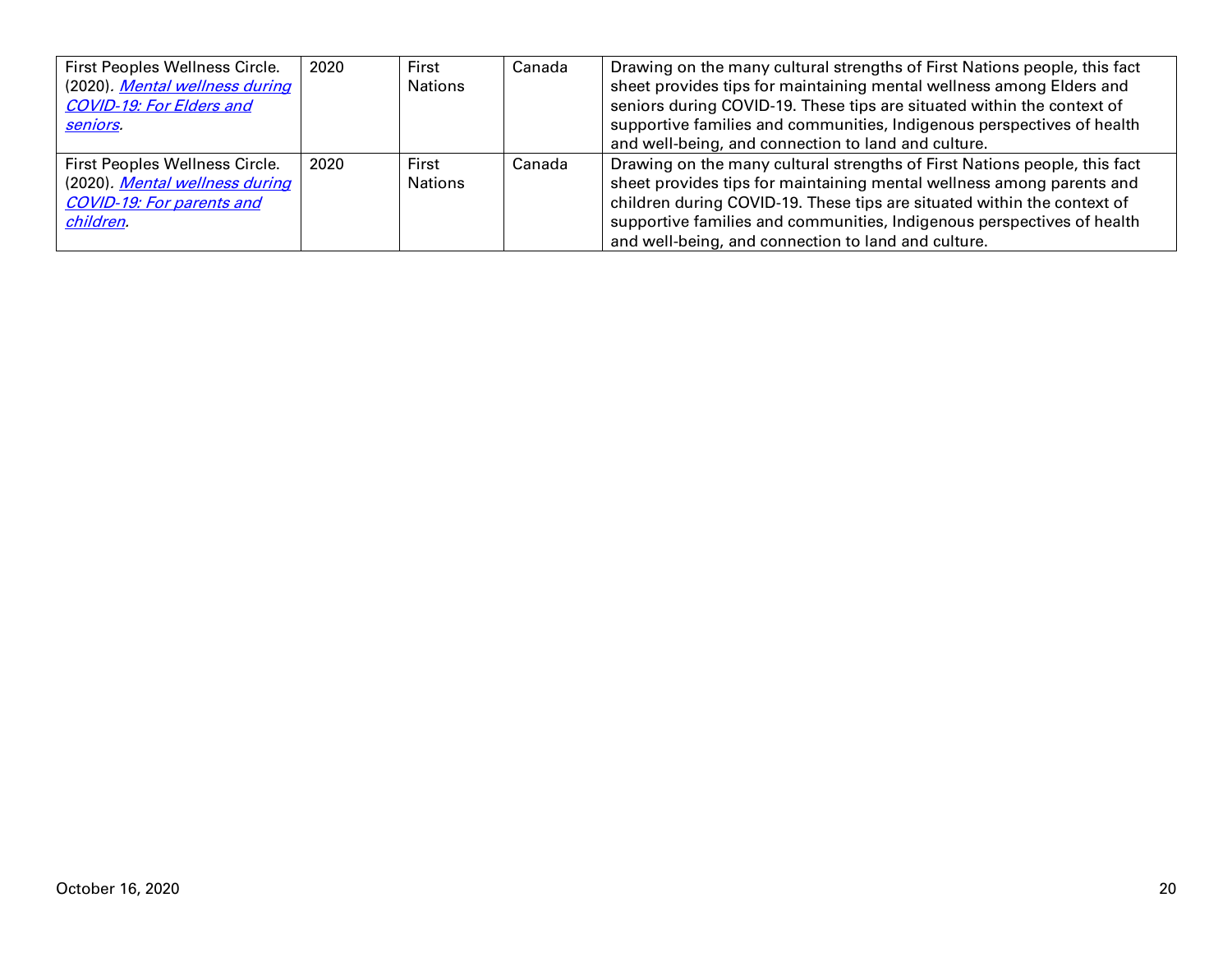### **References**

Akuhata-Huntington, Z., Foster, S., Gillon, A., Merito, M., Oliver, L. Parata, N., … Naepi, S. (2020). [COVID-19 and Indigenous resilience.](https://www.tandfonline.com/doi/full/10.1080/07294360.2020.1823327) Higher Education Research & Development. Epub ahead of print.

Banning, J. (2020). [How Indigenous people are coping with COVID-19.](https://www.cmaj.ca/content/192/27/E787) Canadian Medical Association Journal, 192(27), E787-788.

Banning, J. (2020). [Why are Indigenous communities seeing so few cases of COVID-19?](https://www.cmaj.ca/content/192/34/E993) Canadian Medical Association Journal, 192(34), E993-E994.

Campbell, L. (2020, May 16). Native American Farm Working to Keep Community fed during [pandemic](https://modernfarmer.com/2020/05/native-american-farm-does-its-part-through-traditional-food/). Modern Farmer.

Close, R.M. & Stone, M.J. (2020). [Contact Tracing for Native Americans in Rural Arizona.](https://www.nejm.org/doi/10.1056/NEJMc2023540) The New England Journal of Medicine, 283, e15.

Eades, S., Eades, F., McCaullay, D., Nelson, L., Phelan, P., & Stanley, F. (2020). Australia's First [Nations' response to the COVID-19 pandemic.](https://www.thelancet.com/journals/lancet/article/PIIS0140-6736(20)31545-2/fulltext) The Lancet, 396(10246), 237-238.

Eghenter, C. (2020, May 22). [How Indigenous Peoples practices can guide our recovery from](https://impakter.com/how-indigenous-peoples-practices-can-guide-our-recovery-from-covid-19/)  [COVID-19](https://impakter.com/how-indigenous-peoples-practices-can-guide-our-recovery-from-covid-19/). IMPAKTER.

Finlay, S. & Wenitong, M. (2020). [Aboriginal Community Controlled Health Organisations are](https://onlinelibrary.wiley.com/doi/full/10.1111/1753-6405.13010)  [taking a leading role in COVID](https://onlinelibrary.wiley.com/doi/full/10.1111/1753-6405.13010)-19 health communication. Australian and New Zealand Journal of Public Health, 44(4), 251-252.

First Peoples Wellness Circle. (2020). [Mental wellness during COVID-19: For community.](https://11d19480-8ac9-4dee-a0f8-02f67b6947c6.filesusr.com/ugd/0265ae_98a7d8cd4f294e438505f747c587034b.pdf)

First Peoples Wellness Circle. (2020). [Mental wellness during COVID-19: For Elders and seniors.](https://d5d8ad59-8391-4802-9f0a-f5f5d600d7e9.filesusr.com/ugd/38252a_441890e4a0184d63b549fcf0ea5fd6a2.pdf?index=true)

First Peoples Wellness Circle. (2020). Mental wellness during COVID-19: For parents and [children.](https://11d19480-8ac9-4dee-a0f8-02f67b6947c6.filesusr.com/ugd/0265ae_fba724eaa91747d8b9e33b3678276075.pdf)

Fischer-Mackey, J., Batzin, B., Culum, P., & Fox, J. (2020). Rural public health systems and [accountability politics: insights from grassroots health rights defenders in Guatemala.](https://search.bvsalud.org/global-literature-on-novel-coronavirus-2019-ncov/resource/en/covidwho-635697) The Journal of Peasant Studies, 47(5), 899-926.

Forester, B. (2020, March 26). *'Stay calm and move forward': Indigenous doctors on strength*, [resilience in the face](https://www.aptnnews.ca/national-news/stay-calm-and-move-forward-indigenous-doctors-on-strength-resilience-in-the-face-of-pandemics/) of pandemics. APTN National News.

Global Environment Facility Communications. (2020, August 7). Global Environment Facility. [\(2020\). Indigenous peoples and COVID-19: Response and resilience](https://www.thegef.org/blog/indigenous-peoples-and-covid-19-response-and-resilience).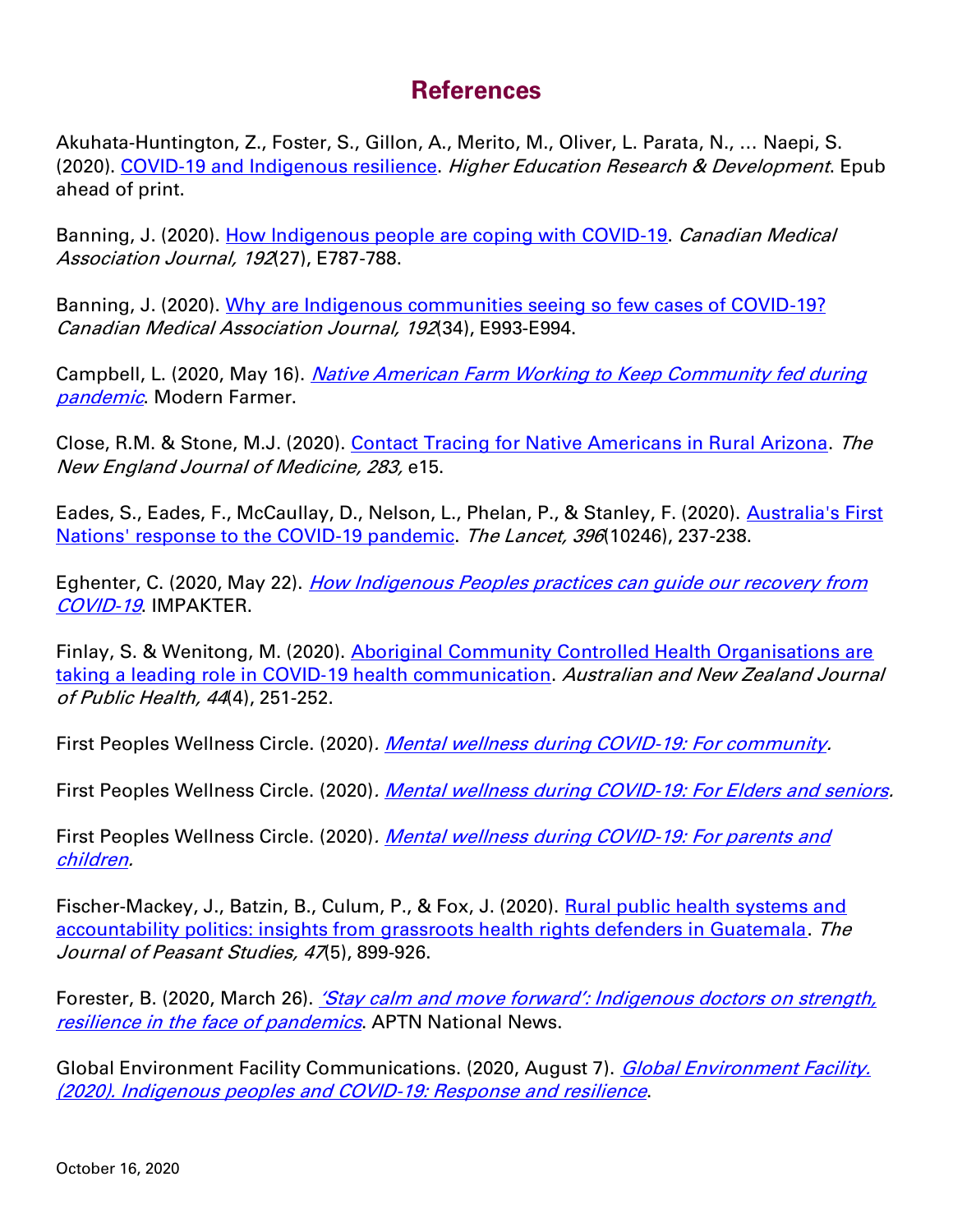Hard hit by COVID-19 pandemic, Indigenous peoples' input must be part of response, recovery [strategies, Secretary-General says in observance message](https://reliefweb.int/report/world/hard-hit-covid-19-pandemic-indigenous-peoples-input-must-be-part-response-recovery). (2020, August 3). Reliefweb.

Hughes, G. 2020, June 11). [Resilience in a time of crisis: Indigenous communities and COVID-](https://www.socialconnectedness.org/resilience-in-a-time-of-crisis-indigenous-communities-and-covid-19/)[19](https://www.socialconnectedness.org/resilience-in-a-time-of-crisis-indigenous-communities-and-covid-19/). Samuel Centre for Social Connectedness.

Idle No More and Indigenous Climate Action. (2020, March 21). *Highlights from a COVID-19* [Fireside Chat with Indigenous health professionals.](https://yellowheadinstitute.org/resources/highlights-from-a-covid-19-fireside-chat-with-indigenous-health-professionals/)

Indigenous Motherhood. (2020, March 16). *Traditional Indigenous kinship practices at home:* [Being child-centered during the pandemic.](https://indigenousmotherhood.wordpress.com/2020/03/16/traditional-indigenous-kinship-practices-at-home-being-child-centered-during-the-pandemic/)

Iwuoha, V.C. & Aniche, E.T. (2020). [Covid-19 lockdown and physical distancing policies are](https://www.tandfonline.com/doi/abs/10.1080/13549839.2020.1801618?journalCode=cloe20)  [elitist: towards an indigenous \(Afro-centred\) approach to containing the pandemic in sub](https://www.tandfonline.com/doi/abs/10.1080/13549839.2020.1801618?journalCode=cloe20)[urban slums in Nigeria.](https://www.tandfonline.com/doi/abs/10.1080/13549839.2020.1801618?journalCode=cloe20) Local Environment, 25(8), 631-640.

IUCN, International Union for Conservation of Nature. (2020, August 7). *Strengthening* [Indigenous rights and leadership in the face of global challenges](https://www.iucn.org/news/governance-and-rights/202008/strengthening-indigenous-rights-and-leadership-face-global-challenges-covid-19-climate-change-and-environmental-degradation) – COVID-19, climate change [and environmental degradation](https://www.iucn.org/news/governance-and-rights/202008/strengthening-indigenous-rights-and-leadership-face-global-challenges-covid-19-climate-change-and-environmental-degradation).

Jardim, P.T.C., Dias, I.M.A.V., Grande, A.J., O'keeffe, M., Dazzan, P., & Harding, S. (2020). COVID-[19 experience among Brasil's indigenous people](https://www.scielo.br/scielo.php?script=sci_arttext&pid=S0104-42302020000700861&tlng=en). Revista da Associação Médicaa Brasileira, 66(7), 861-863.

Kaplan, H.S., Trumble, B.C., Stieglitz, J.S., Mamany, R.M., Cayuba, M.G., Moye Lic, L.M., … Gurven, M.D. (2020). [Voluntary collective isolation as a best](https://www.sciencedirect.com/science/article/pii/S0140673620311041?via%3Dihub#bib14) response to COVID-19 for [indigenous populations? A case study and protocol from the Bolivian Amazon.](https://www.sciencedirect.com/science/article/pii/S0140673620311041?via%3Dihub#bib14) The Lancet; 1727-1734.

Kerrigan, V., Lee, A.M, Ralph, A.P., & Lawton, P.D. (2020). Stay Strong: Aboriginal leaders deliver COVID-[19 health messages.](https://onlinelibrary.wiley.com/doi/full/10.1002/hpja.364) Health Promotion Journal of Australia. Epub ahead of print.

Marwing Walsh, A., & Rademaker, L. (2020, May 5). Why self-determination is vital for [Indigenous communities to beat coronavirus.](https://theconversation.com/why-self-determination-is-vital-for-indigenous-communities-to-beat-coronavirus-137611) The Conversation.

Moodie, N., Ward, J., Dudgeon, P., Adams, K., Altman, J., Casey, D., … Yap, M. (2020). [Roadmap to recovery: Reporting on a research taskforce supporting Indigenous responses to](https://search.bvsalud.org/global-literature-on-novel-coronavirus-2019-ncov/resource/en/covidwho-792947)  [COVID-19 in Australia.](https://search.bvsalud.org/global-literature-on-novel-coronavirus-2019-ncov/resource/en/covidwho-792947) Australian Journal of Social Issues. Epub ahead of print.

Morrissey, P. (2020). [COVID-19 Pandemic: The Circus is Over, for the Moment.](https://link.springer.com/article/10.1007/s11673-020-10012-z) Journal of Bioethical Inquiry. Epub ahead of print.

National Collaborating Centre for Indigenous Health. (2020, April). *Maintaining the health and* [well-being of First Nations, Inuit and Metis children and teens during COVID-19](https://www.nccih.ca/docs/diseases/FS-COVID19-Children-Teens-EN.pdf)

[Revisiting Indigenous Peoples' resilience](https://morungexpress.com/revisiting-indigenous-peoples-resilience). (2020, August 9). The Morung Express.